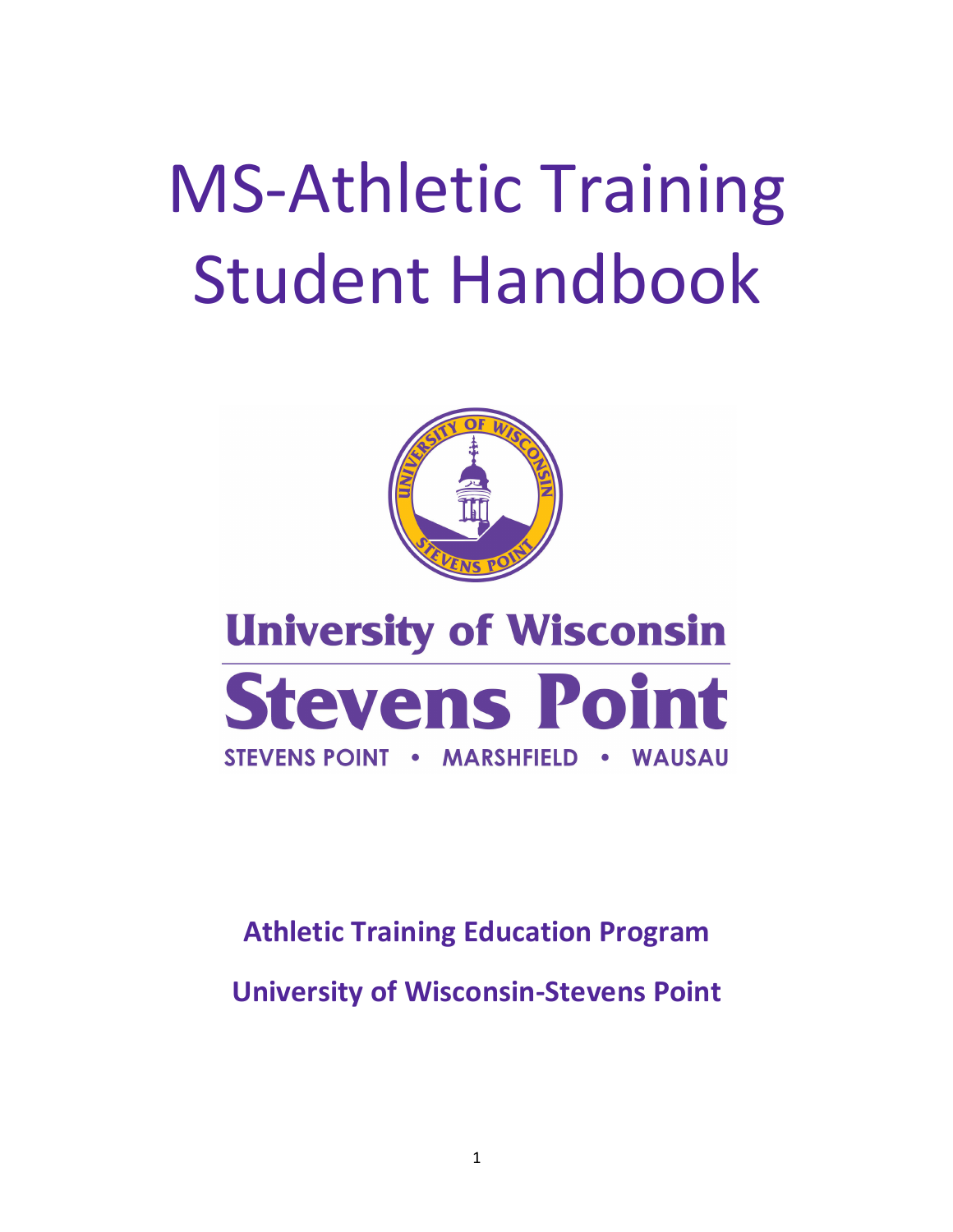# Updated: March 2021

#### **Table of Contents**

| <b>Mission Statement</b>                                 | p. 3  |
|----------------------------------------------------------|-------|
| Responsibility of Staff and Students                     | p. 4  |
| General Policies - Dean of Students and Academic Affairs | p. 5  |
| <b>MS-AT Admission and Academic Information</b>          |       |
| <b>Admission Requirements and Application Process</b>    | p. 5  |
| <b>Matriculation Process</b>                             | p. 7  |
| <b>Retention Standards</b>                               | p. 7  |
| Costs                                                    | p. 8  |
| Financial Aid, Scholarships and Graduate Assistantships  | p. 9  |
| Academic Calendar                                        | p. 9  |
| <b>Grade Policies</b>                                    | p. 9  |
| <b>Student Progress and Graduation</b>                   | p. 9  |
| Curricular Policies and Procedures for the MS-AT Program |       |
| Curriculum                                               | p. 10 |
| <b>Expectations during Clinical Practicum Experience</b> | p. 10 |
| Professional Appearance and Hygiene                      | p. 10 |
| Dress Code                                               | p. 11 |
| Conduct                                                  | p. 11 |
| Learning                                                 | p. 12 |
| Supervision and Communication                            | p. 12 |
| <b>Clinical Practicum Experiences</b>                    | p. 13 |
| Attendance                                               | p. 13 |
| <b>Clinical Hour Policy</b>                              | p. 13 |
| <b>Assignment of Clinical Experiences</b>                | p. 14 |
| Assessment of Clinical Practicum Experiences             | p. 15 |
| <b>Interprofessional Education</b>                       | p. 16 |
| Resources for Helpful Campus Information                 | p. 16 |
| Appendix A - MS-AT Course Sequence                       | p. 17 |
| Appendix B - Disciplinary Actions                        | p. 18 |
| Appendix C - Blood Borne Pathogen Exposure Control Plan  | p. 19 |
| Appendix D - Communicable and Infectious Disease Policy  | p. 22 |
|                                                          |       |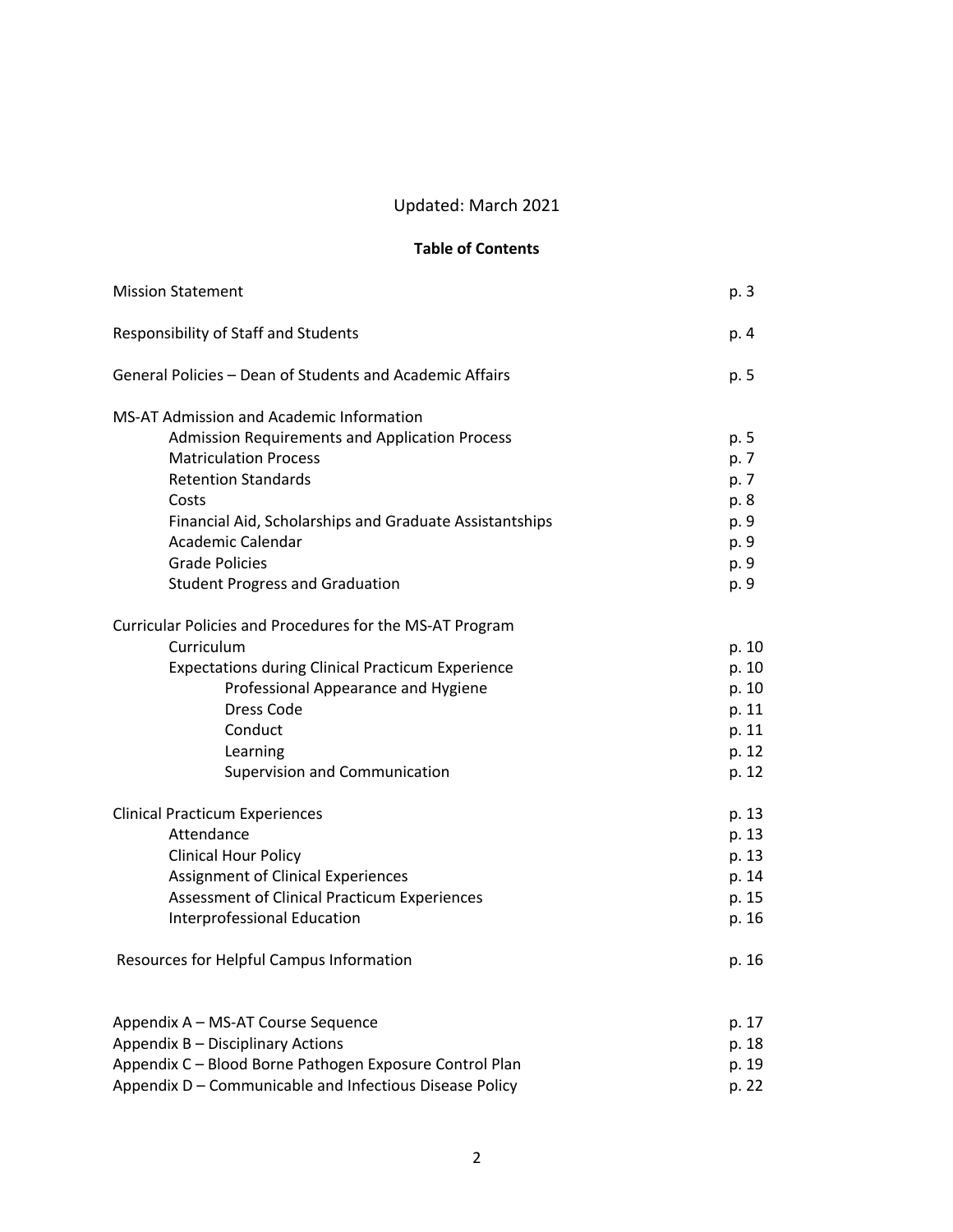During your education in the MS-AT program, we will provide you with a unique and comprehensive education in athletic training. The faculty and clinical preceptors are committed to educational approaches that encompass didactic and clinical education experiences to prepare you as an athletic training professional. During this time, you will have the opportunity to learn, develop, and master foundational knowledge and skills, as defined by the Commission on Accreditation of Athletic Training Education (CAATE) competencies.

This handbook is intended to serve as a guide to your academic plan and requirements for successful completion of the MS-AT program.

#### **Athletic Training Program Mission Statement**

The Athletic Training program at UW-Stevens Point is committed to serving students seeking national certification in athletic training. The AT program will strive to incorporate effective teaching strategies, hands-on learning, the latest technologies, and mentorship to prepare students to excel as athletic training professionals. The AT program will provide a collaborative, responsible, student centered and experiential learning environment, which will produce students who are passionate and productive athletic trainers, critical thinking lifelong learners, and ambassadors for cooperative and effective health care for active individuals.

Program Goals:

- To prepare successful entry-level athletic training professionals.
- To develop students capable of critical thinking and decision-making for effective patientcentered care.
- To encourage communicate and use of information appropriately in the clinical setting with the patient and in collaboration with other health care professionals.
- To create a student-centered environment to encourage and facilitate learning in both the classroom and clinical setting.

Student Learning Outcomes: Graduates of the MS-AT program will be able to:

- Demonstrate mastery of skills and abilities necessary of a successful athletic training professional as outlined by the CAATE Professional Standards and the BOC Role Delineation Study.
- Demonstrate and apply critical thinking and decision-making skills for competent professional practice.
- Demonstrate the ability to interpret and implement evidence-based practice in athletic training and health care.
- Exhibit effective interpersonal skills, communication skills, and professional and ethical behaviors with patients, professionals, and all individuals involved in providing education and proper health care to the active individual.
- Demonstration attitudes, behaviors and practices that support life-long learning and professional engagement.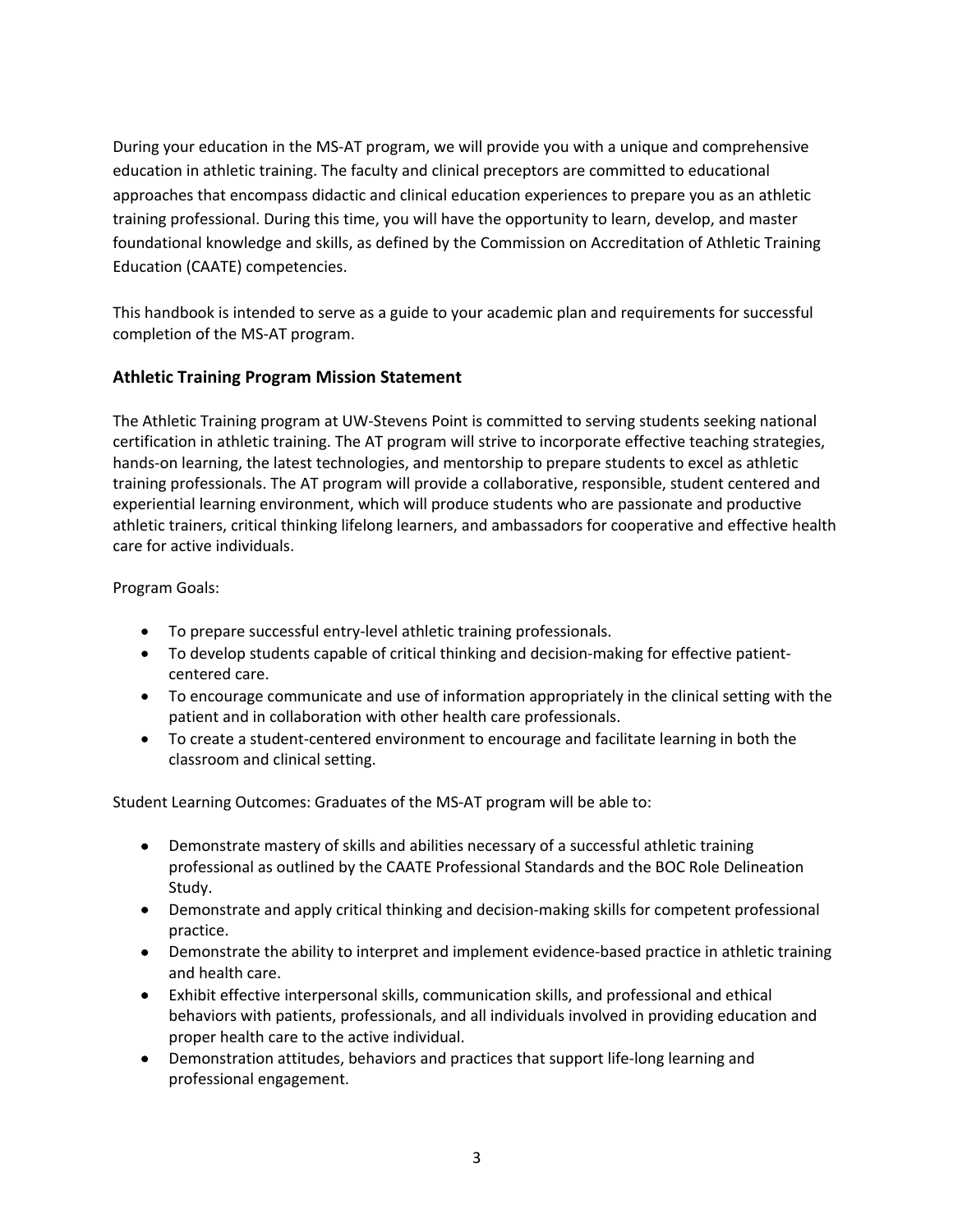#### **Athletic Training Program Staff Responsibilities**

- Program Director: The Program Director is responsible for the day-to-day operation, coordination, supervision, and evaluation of all aspects of the athletic training educational program. These responsibilities include: (i) Administration and evaluation of the athletic training education program (ii) Coordinate and instruct courses within the athletic training education program (iii) Provide direction and continuing progression of the athletic training education program (iv) Advise athletic training and pre-athletic training majors (v) Maintain student files and documents in accordance with the CAATE Standards for Accreditation.
- Clinical Education Coordinator(s): The Clinical Education Coordinator (CEC) is responsible for the coordinating the athletic training students' clinical experience. These responsibilities include: (i) Evaluate and supervise athletic training and pre-athletic training majors (ii) Instruct courses within the athletic training major (iii) Work with the Program Director to coordinate the athletic training educational program's affiliated sites and respective clinical instructors (iv) Provide Clinical Preceptor (CP) training and communicate on a regular basis with the CPs (v) Assign athletic training students to clinical practicums and maintain records of their performance and hours (vi) Advise athletic training and pre-athletic training majors (vii) Maintain student files and documents in accordance with the CAATE Standards for Accreditation.
- Athletic Training Faculty/Academic Staff: It is the responsibility of the athletic training faculty to provide the athletic training student with the highest level of instruction possible. Faculty/academic staff will provide instruction in both the classroom and clinical setting to create confident and competent entry-level certified athletic trainers.
- Clinical Preceptors (CP): A CP is a licensed/certified athletic trainer or related health care professional who provides direct supervision and instruction to athletic training students in the clinical setting. The CP should possess a strong academic orientation, demonstrated clinical teaching skills, and a sincere interest in the professional preparation of athletic training students. All CPs for the UWSP AT Program have attended a workshop or personal training session with the Clinical Coordinator to prepare them to instruct and evaluate students on the Core Competencies outlined in the 2020 CAATE Standards. All CPs are expected to follow the State of Wisconsin Athletic Training Practice Act (or respective state practice acts), the BOC Standards of Practice, the NATA Code of Ethics, and the code of conduct for their specific allied health profession.
	- o Specific responsibilities of the CP in a hands-on setting are to:
		- Provide the athletic training student (ATS) with an orientation for the clinical setting. This must include reviewing emergency action plans and blood borne pathogen protocols.
		- Provide the ATS with an appropriate schedule to fulfill the hour requirements for each clinical experience. Work with the students to ensure the schedule is not in conflict with academic requirements.
		- § Provide opportunities for clinical instruction as much as possible utilizing both real life experiences, mock practical scenarios or case studies.
		- § Provide ongoing evaluation of student performance through verbal feedback and written evaluation.
		- Only allow students to perform skills for which they have been evaluated clinically and found proficient to perform
		- Assist ATS with proficiency skill packets and skill evaluation during their clinical experience
		- Utilize various teaching methods to challenge the student to think critically, to develop clinical decision-making skills and to understand differences between each clinical experience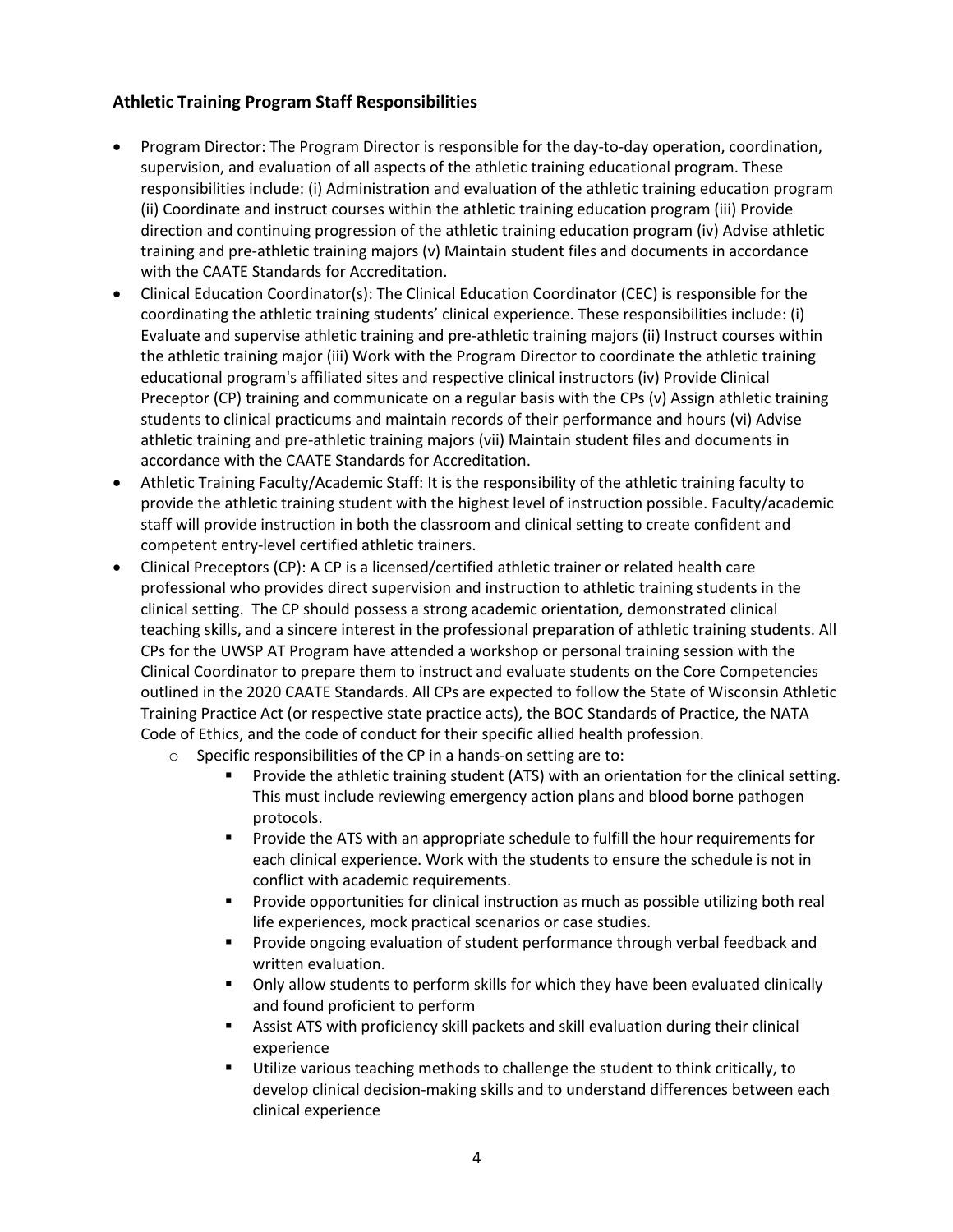- Report any student misconduct, policy/procedure violations or gross clinical deficiencies to the clinical coordinator or program director
- Attend a CP training session offered by the UWSP ATP at least once every three years
- Athletic Training Student (ATS): All students officially accepted into the MS-AT Program are expected to follow all policies and procedures established by the University, the College of Professional Studies, all affiliated clinical sites (on and off campus), and the Athletic Training Program. Failure to abide by these policies and procedures may result in probation and/or dismissal from the program (See section on Disciplinary Action). In addition, each student is expected to maintain academic excellence, the highest professional and ethical standards, and to take an active role in his/her athletic training education.

#### **General Policies – Dean of Students and Academic Affairs**

The ATS is part of the greater UWSP campus which has guidelines and processes to aid the student as well as expectations for student conduct. The University Handbook from the Dean of Students provides a wide range of resources for the ATS including academic dishonesty, student grievances, nondiscrimination policies, and academic procedures.

#### **Dean of Students University Handbook:** www.uwsp.edu/dos/Pages/handbook.aspx

**Non-discrimination policy for the MS-AT:** The MS-AT does not and shall not discriminate on the basis of age, race, color, religion (creed), gender, gender expression, age, national origin (ancestry), disability, marital status, sexual orientation, military status or any other status protected by law, in any of its activities or operations. Please visit the University Handbook at the address listed above for information about student rights and grievances if you feel you have been discriminated against by any department or individual at UWSP or associated with the MS-AT.

**Academic Catalog**: https://catalog.uwsp.edu - General admission policies, grade policies, course descriptions, and financial aid information can be found here. This link provides a searchable electronic course catalog.

#### **UWSP MS-AT Admission and Academic Information**

#### **Admission Requirements and Application Process**

Students must complete the ATCAS application process to be considered for admission to the MS-AT program. The admission/application requirements are:

- 1. ATCAS Application Requirements: Demographic information, educational experience, personal statement, transcripts, additional questions related to education and athletic training.
	- 1. Degree and GPA: Applicants must earn a baccalaureate degree (in any field) with a cumulative undergraduate GPA of 3.0 (on a 4.0 scale).
	- 2. Applicants must complete the necessary prerequisite courses with a prerequisite GPA of 3.0 (on a 4.0 scale). See chart below.
	- 3. Observation Hours: Applicants must complete 50 hours of observation of athletic training practice with a certified athletic trainer.
	- 4. Proof of CPR Certification within the last 2 years.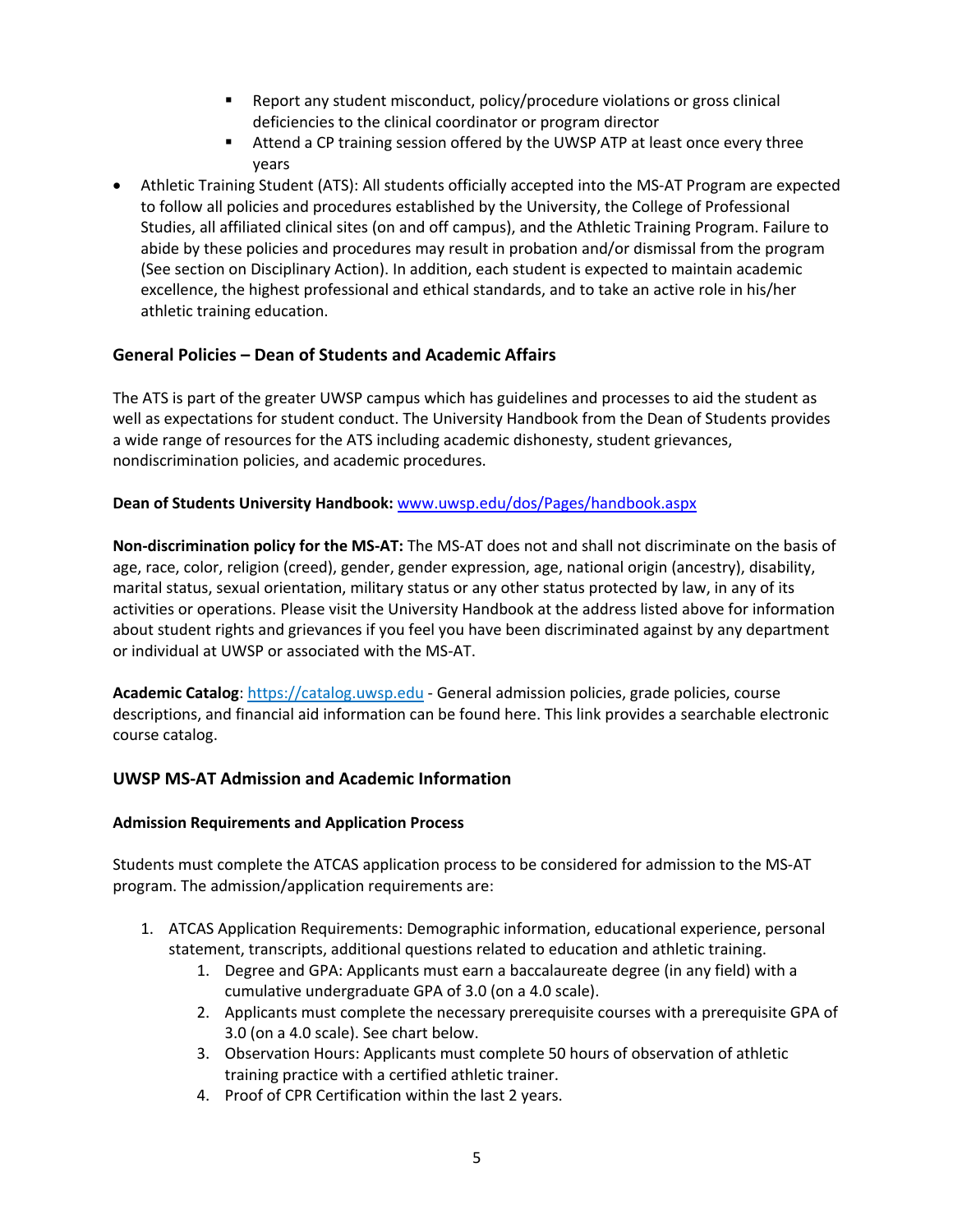- 5. Letters of Recommendation: Applicants must submit two letters of recommendation. The letters should address your potential for success in graduate school, as well as your academic and clinical performance and experience.
- 6. Technical Standards: Signed statement of acceptance for the athletic training program's technical standards. The technical standards are to ensure all students meet the essential qualities necessary to be a successful athletic training student. Students are able to request reasonable accommodations through the Office of Disability Services. Requests for accommodation are not used prejudicially against students. This form is available on the MS-AT website in the Application information.
- 2. Interview: Competitive applicants will be asked to complete an interview with the Admissions Committee. This interview can either be in-person or via telecommunication.
- 3. UWSP Graduate School Application: Students must also complete the UWSP Graduate School Application which requires official transcripts and an application fee.
- **4.** Transfer Students: Students who are interested in transferring from another CAATE accredited professional program will be reviewed on a case-by-case basis. Students must still complete the UWSP application process as outlined above and submit syllabi of all courses completed in their previous CAATE program. Students must realize they may be asked to repeat courses or add additional time to graduation to meet program outcomes.

| <b>UWSP Course Option</b>    |  |
|------------------------------|--|
| <b>BIO 160</b>               |  |
| HS 371 or BIO 287 or BIO 387 |  |
| <b>BIO 385</b>               |  |
| CHEM 105 or CHEM 101         |  |
| <b>PHYS 203 or PHYS 101</b>  |  |
| <b>HPW 312</b>               |  |
| <b>PSYCH 110</b>             |  |
| <b>FN 253</b>                |  |
| <b>HS 375</b>                |  |
| <b>HS 301 or MATH 255</b>    |  |
| <b>HS 295</b>                |  |
|                              |  |

*\*Courses must include a laboratory component and be a minimum of 4 credits.*

*\*\*Applicants must complete a two-semester sequence of anatomy/physiology with lab. This can be a stand-alone anatomy course and a stand-alone physiology course or a two-semester combined anatomy/physiology course.*

Admission to the AT program is a competitive process. Meeting or exceeding the requirements for eligibility to apply to the program does not guarantee placement. Acceptance is based upon academic credentials, interviews, and available clinical sites. The application process is non-discriminatory and provides equal opportunity for all students to apply as long as they meet the minimum requirements for application.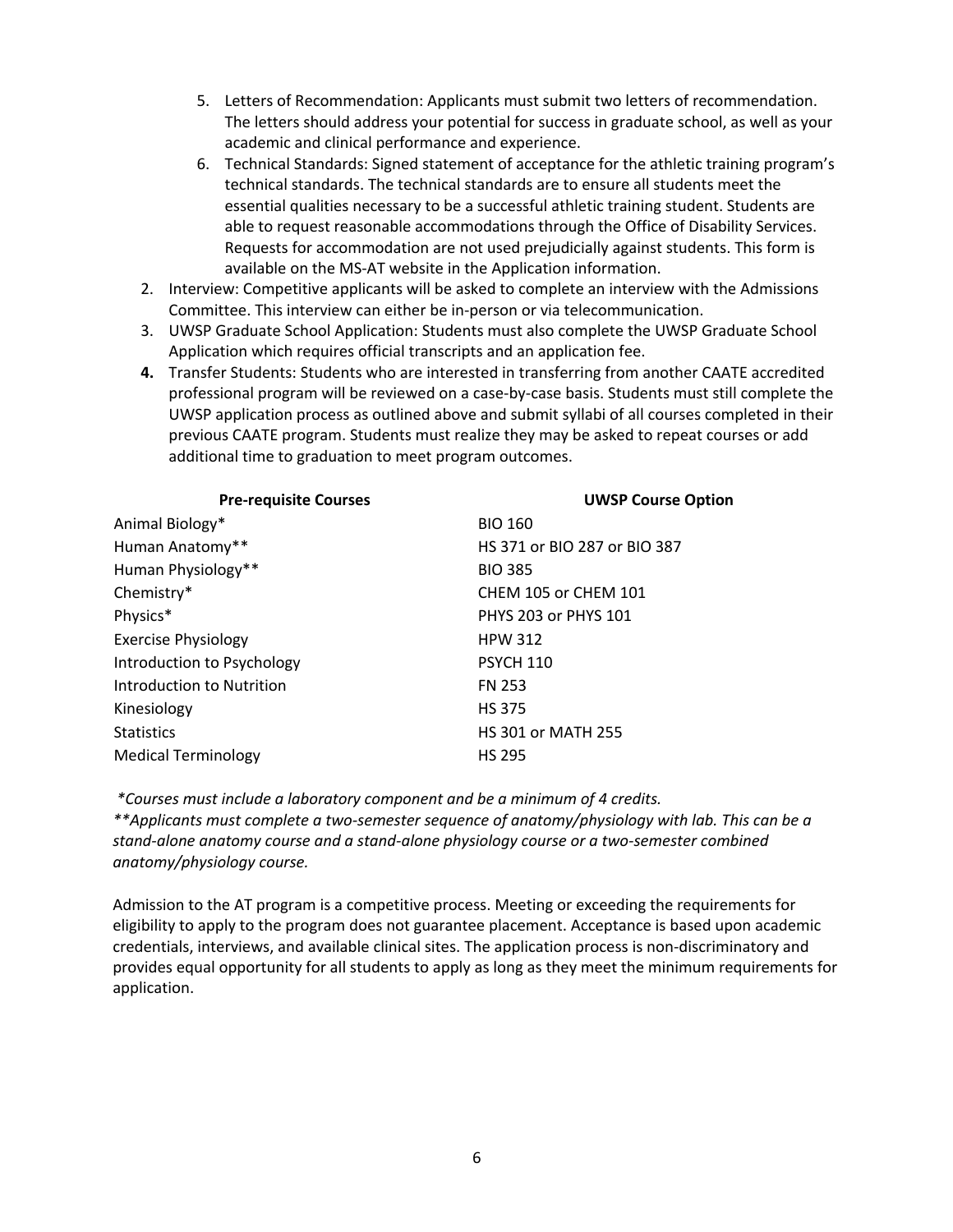#### **Matriculation Process for the MS-AT Program**

Following review of the ATCAS application and the interview, the MS-AT Admission Committee will issue a letter via email informing students of the admission decision. The letter will ask you to respond with either acceptance or declination of your admission offer. A \$100 admission deposit will be required and will be applied to your tuition payment for the summer semester. If a student chooses not to attend UWSP, the \$100 deposit is non-refundable.

Upon acceptance of admission, students must ensure their admission requirements are complete with the UWSP Admissions Office. In addition, the student must complete the following prior to starting coursework in the summer:

- Provide verification of current physical examination by an approved, licensed health care provider (MD, DO, PA, or CNP) and the following information:
	- $\circ$  Include verification of physical health status with a new Technical Standards Form (MS-AT will provide this form) (Appendix A)
	- o Freedom from communicable diseases
		- § Appropriate immunization history including: Hepatitis B, MMR (measles, mumps, rubella), varicella, and diphtheria
		- Antibody titers for Hepatitis B, MMR, and Varicella to document immunity
		- § TB test (need a two-step test for your first year in the ATP if you have not had a previous test within the past 12 months)
		- **•** If you do not have the appropriate immunization history or titers do not show immunity, you must either get the appropriate vaccinations or boosters. If you choose to not do this, you must sign a declination form, and this will limit your opportunities for clinical placements.
- Verification of student personal liability insurance prior to affiliated rotations (approximately \$20.00 – 35.00 per academic year via Lockton Affinity Health or other program recommended by the MS-AT)
- Submit to the completion of a background study as required by regulations in Wisconsin Administrative Code Chapter HFS 12.
- Each year, students will be required to update their TB test and personal liability insurance.
- All costs associated with obtaining medical records, completing a physical and titers, completing a TB test(s), obtaining liability insurance, and performing a background check are the responsibility of the student. Costs will vary for medical requirements based on insurance and location of service.

**e-Value:** Once admitted, the ATS will work with the Clinical Coordinator to get all student information and associated files uploaded into e-Value. This is a web-based platform utilized by the MS-AT to document student records, student clinical experiences, clinical hours, and assessment of clinical sites.

#### **Academic Retention Standards**

- Maintain a 3.0 GPA in MS-AT coursework.
- Maintain 3.0 (5.0 scale) clinical evaluation scores and practicum skill assessment.
- Failure to meet all retention criteria listed above will result in being placed on academic probation within the program and will require skill remediation on any outcome not met. If the student does not attain all of the criteria for active status during the semester on probation, the student will be ineligible to continue in the program.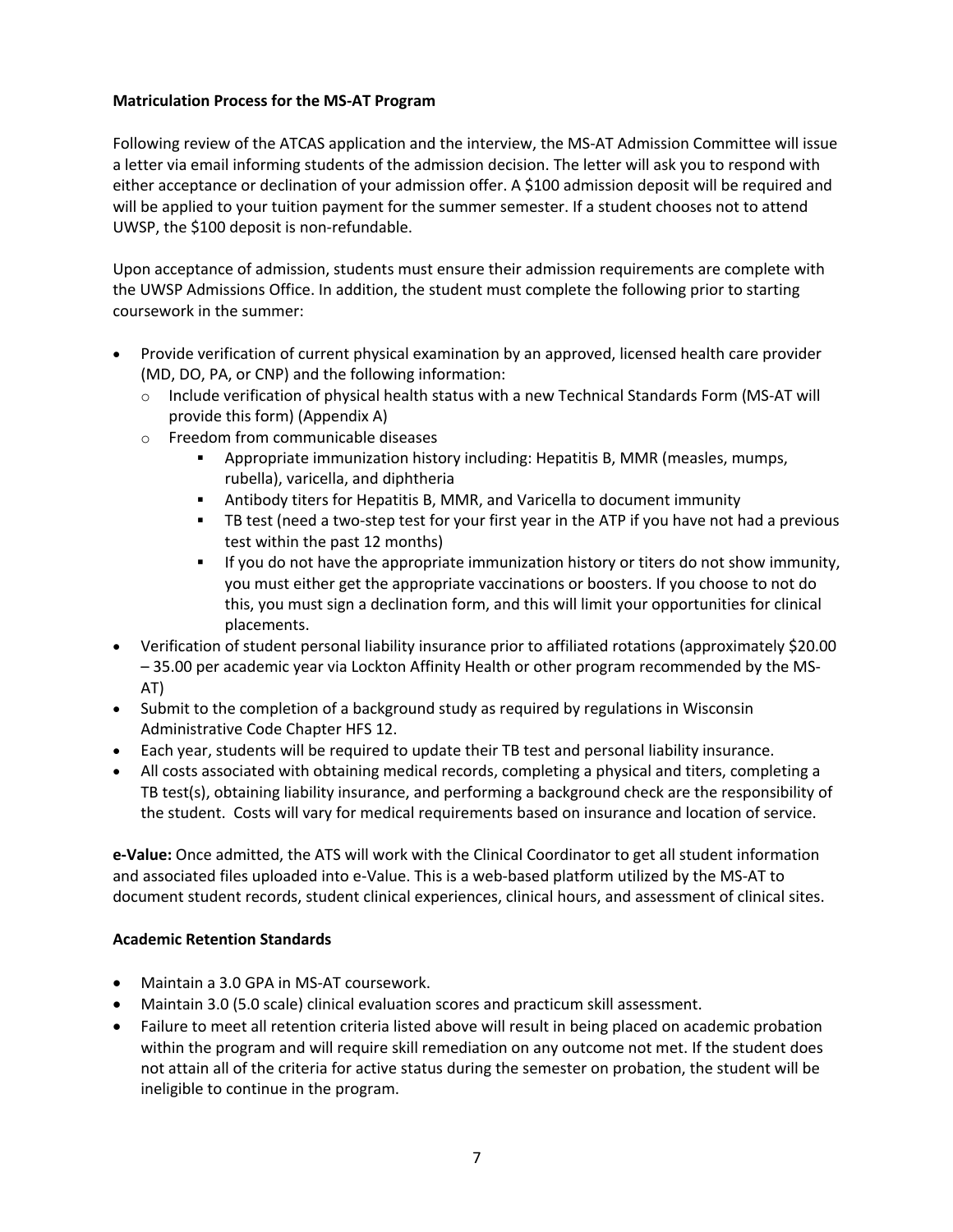• Failure to meet retention standards will also result in the inability to be eligible to sit for the Board of Certification exam until learning outcomes are met.

In addition to programmatic retention standards, the ATS must comply with the retention standards for academic honesty and integrity at UWSP. Information will also be part of course syllabi. Please visit the Dean of Students page for the UWSP Student Handbook which outlines these standards: https://www.uwsp.edu/dos/Pages/handbook.aspx

#### **Costs Associated with Program**

Students are assessed full-time graduate tuition plus fees during enrollment in the MS-AT. The tuition structure is different based on the enrollment year in the program. For students accepted in Summer 2020, the traditional tuition model for graduate students is still applicable and tuition plateaus at 9 credits per semester. The approximate cost of a full-year (summer, fall, spring) tuition plus fees for WI Residents is approximately \$14,500. For more information and costs for non-residents please visit the UWSP Tuition webpage at https://www.uwsp.edu/SFS/Pages/Tuition-Rates-and-Fees-Stevens-Point.aspx.

For students starting in Summer 2021, a new tuition structure has been approved as a \$452.00 per credit cost plus fees. In this model, the cost is the same for all students regardless of residency. More detailed information on total cost per year is available on the MS-AT website at https://www.uwsp.edu/health/Pages/graduate/athletictraining/tuition.aspx.

Fees for all students include either segregated fees for campus or online distance education fees. In addition, students will have additional costs related to application, program fee and other requirements related to clinical education.

In addition to tuition, students will have the following expenses:

- 1. UWSP Graduate Application fees: \$56.00
- 2. Program fee: \$500.00 (AT 701) A one-time fee assessed to tuition to off-set costs during time in the program. Includes CPR and First Responder Certification, uniforms, personal medical kits, and BOC test preparation.
- 3. Costs for physical, immunizations, titers. Varies based on insurance and health care provider. Physicals and select immunizations are provided as part of your tuition and student fees.
- 4. Personal student liability insurance: \$25.00 \$35.00 (approximate yearly fee)
- 5. Textbooks: Human Kinetics Athletic Training Collection Subscription: \$299.99 (life-time access). Students can opt out of this and purchase the individual textbooks for use if they would like. UWSP does not offer text rental for graduate students. Please contact the Program Director for more information.
- 6. Annual NATA Student Membership: \$99.00 (not required but recommended)
- 7. Travel to off-site clinical rotations and housing at off-site clinical rotations is the responsibility of the AT student. Costs will vary based on location of clinical site. In addition, clinical sites may require additional immunizations, testing or background checks which will be the responsibility of the student.
- 8. Students may wish to purchase additional apparel for clinical rotations although this is not required.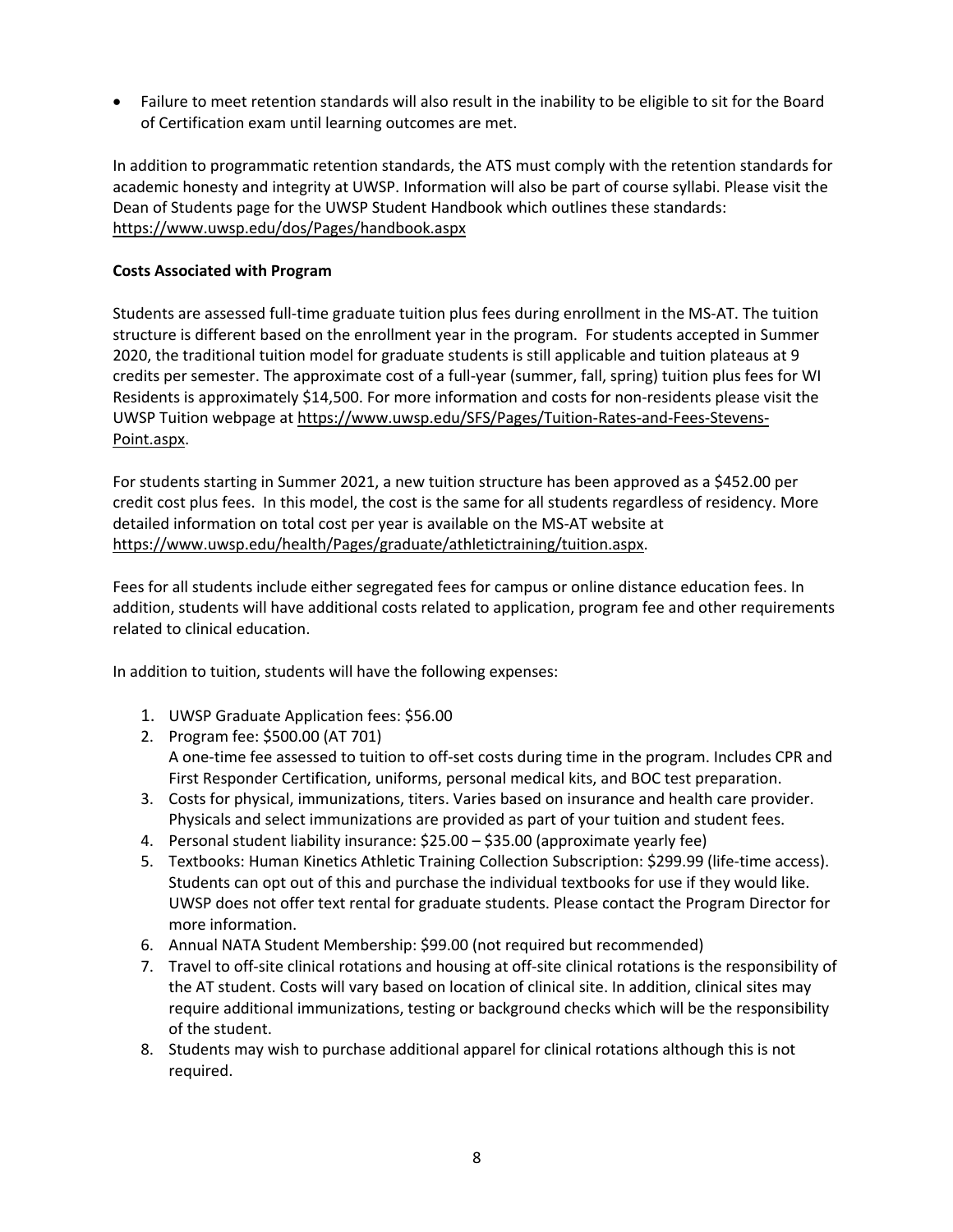#### **Financial Aid, Scholarships and Graduate Assistantships**

UWSP Financial Aid Office is a great resource for students in need of financial assistance to complete the MS-AT. More information is available at: www.uwsp.edu/finaid/Pages/default.aspx

Students in the MS-AT program are eligible to apply for UWSP scholarships for which they are eligible and allocated graduated assistantships. The number of graduate assistantships available to MS-AT students will vary by year based on allocation from the Vice Chancellor of Academic Affairs. All students are informed of the application process for the scholarships and assistantships by the MS-AT faculty. Applications are reviewed by departmental committees and recipients are informed of the awards. Please contact the Program Director or the following website for more information. (Reference: www.uwsp.edu/health/Pages/scholarships/default.aspx)

#### **Academic Calendar**

Students will be taking classes during the Summer/Fall/Spring semesters for two consecutive years. Summer courses will start in June and continue through mid-August. Fall and spring will follow the UWSP Academic Calendar. (Reference: www.uwsp.edu/regrec/Pages/calendars.aspx)

Clinical rotations associated with AT 780, 781, 783, or 784 can start prior to the start of the semester based on your clinical assignment to ensure a robust educational experience. If students are completing their immersion experience that spans over a time of a recognized University holiday or break, students will work with the Clinical Coordinator and supervising preceptor to determine appropriate scheduling.

#### **Grade Policies**

All courses in the MS-AT will utilize the same grading scale:

A: 94-100%; A-: 90-93%; B+: 87-98%; B:83-86%; B-: 80-82%; C+: 77-79%; C: 73-76%; C-: 70-72%; D+: 65- 69%; D: 60-64%; F: 59% or below

For more information, please see the individual syllabus for each MS-AT course.

#### **Student Progress and Graduation**

All students in the MS-AT can visit with faculty for academic advising or mentorship. It is the student's responsibility to ensure you meet the requirements for graduation, but mentorship is available throughout the program. To successfully graduate, students must complete all courses in the curriculum sequence (with a B or better) and the associated learning outcomes with each course. Learning outcomes and the associated clinical skills will be outlined within the course syllabi. Upon successful completion of the MS-AT curriculum and clinical requirements, students will earn a Master of Science – Athletic Training degree.

Failure to meet the learning outcomes and retention standards may result in the need to repeat a semester or a course. This would mean time to graduation would be delayed. The faculty will make every effort to work with students to ensure success in classes, but students must make a commitment to succeed as well. As soon as faculty become aware of insufficient progress, a meeting will take place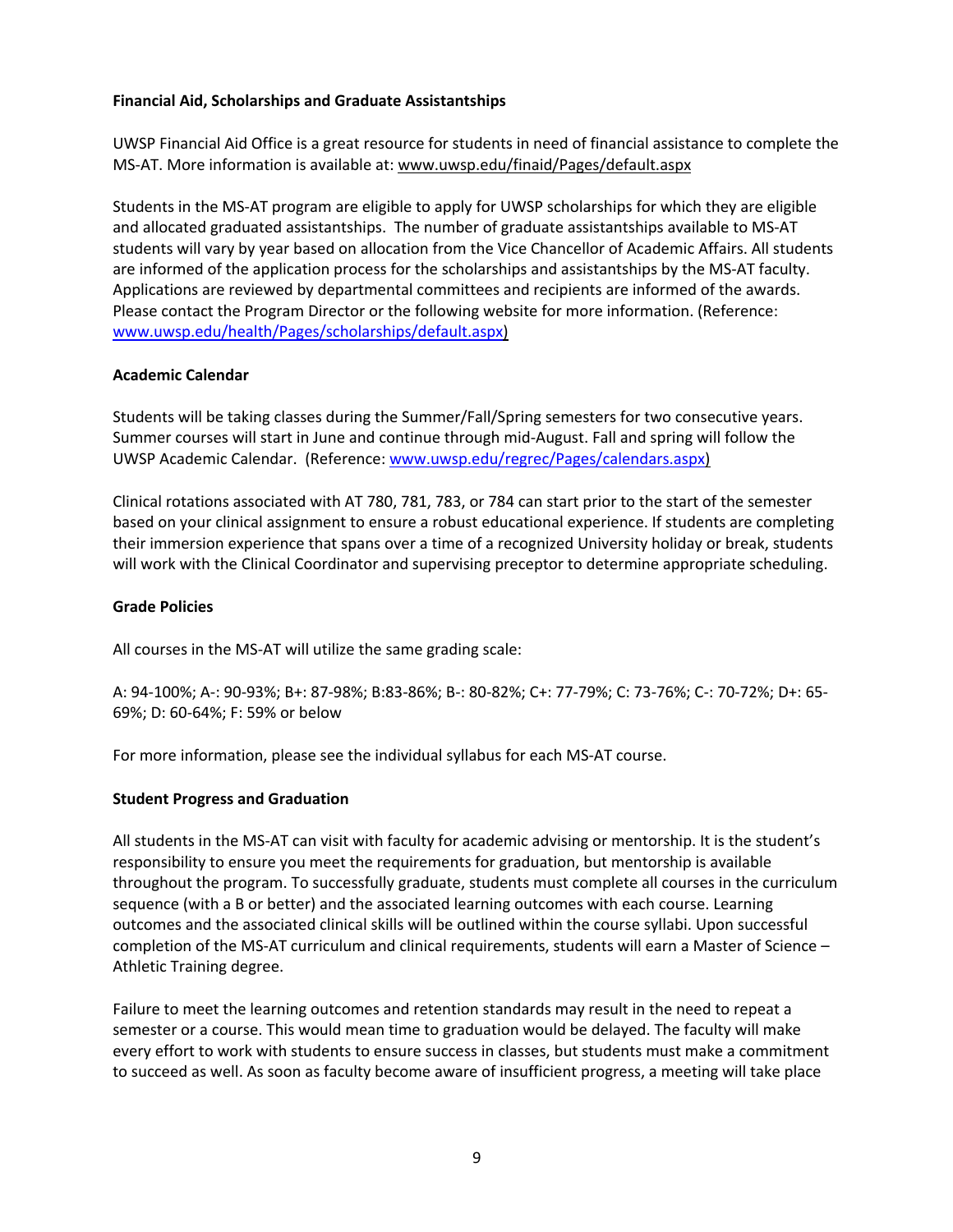between the student and faculty to create a plan for remediation. It is not the desire of the MS-AT to delay time to graduation for any student.

#### **Curricular Policies and Procedures for the MS-AT Program**

It is the belief of the MS-AT program that an environment which displays respect and professionalism while encouraging the highest level of academic excellence will foster an educational experience consistent with professional practice in athletic training. It is also our responsibility to ensure the health and safety of students and patients. The following policies and procedures apply to learning experiences within the classroom and or/during your time in the clinical setting. The purpose and rationale for these policies and procedures is to help students develop as future professionals in a positive learning environment.

#### **The Curriculum**

The MS-AT Curriculum is a sequence of coursework to provide a comprehensive educational experience for the future athletic trainer. As graduate students, the commitment to learning and the level expectation increases from the undergraduate experience. There is an expectation for students to be engaged in the learning process and work to think critically and methodically during the MS-AT program. See Appendix A for a course sequence.

The summer semesters are the most intense in terms of the time students need to dedicate to learning. The semesters are shorter (8 weeks vs. 16 weeks) and the credit load requires rigorous work from the student. During the summer, students to do have not clinical practicums with the exception of the General Medical experience within the 2nd summer (approximately 8-15 hours) which is scheduled with area practitioners. Fall clinical rotations may start earlier than fall courses due to pre-season schedules.

The 1st year in the MS-AT, all courses are face-to-face delivery and clinical practicums are local within the central WI area. The 2nd summer semester is also face-to-face delivery for all courses. During the last 2 semesters, didactic courses are all conducted via online delivery. Clinical practicum associated with AT 783 and AT 784 can be completed with preceptors in the local central WI area or with approved affiliated sites and preceptors out of the local area. This will be planned and approved with our Clinical Education Coordinators in advance of AT 783 and 784.

#### **Expectations During Clinical Experiences**

**Professional Appearance and Hygiene**: The athletic training student (ATS) is a highly visible figure in the UWSP athletic program and a recognized member of the health care team. The appearance of all students should reflect that of the medical community. If the ATS is questioning their appearance or if unsure what modest and professional appearance is, please ask.

As a health care provider, the ATS must adhere to safe practices to decrease the spread of microbes and stay healthy. Examples include: good hand washing practices and taking care of nails and skin, wearing the appropriate PPE, avoiding wearing jewelry that can interfere with patient care, keeping hair short or pulled back and facial hair short and clean, regular showering practices and not using soaps or products that are heavily fragranced, and proper coughing and sneezing techniques.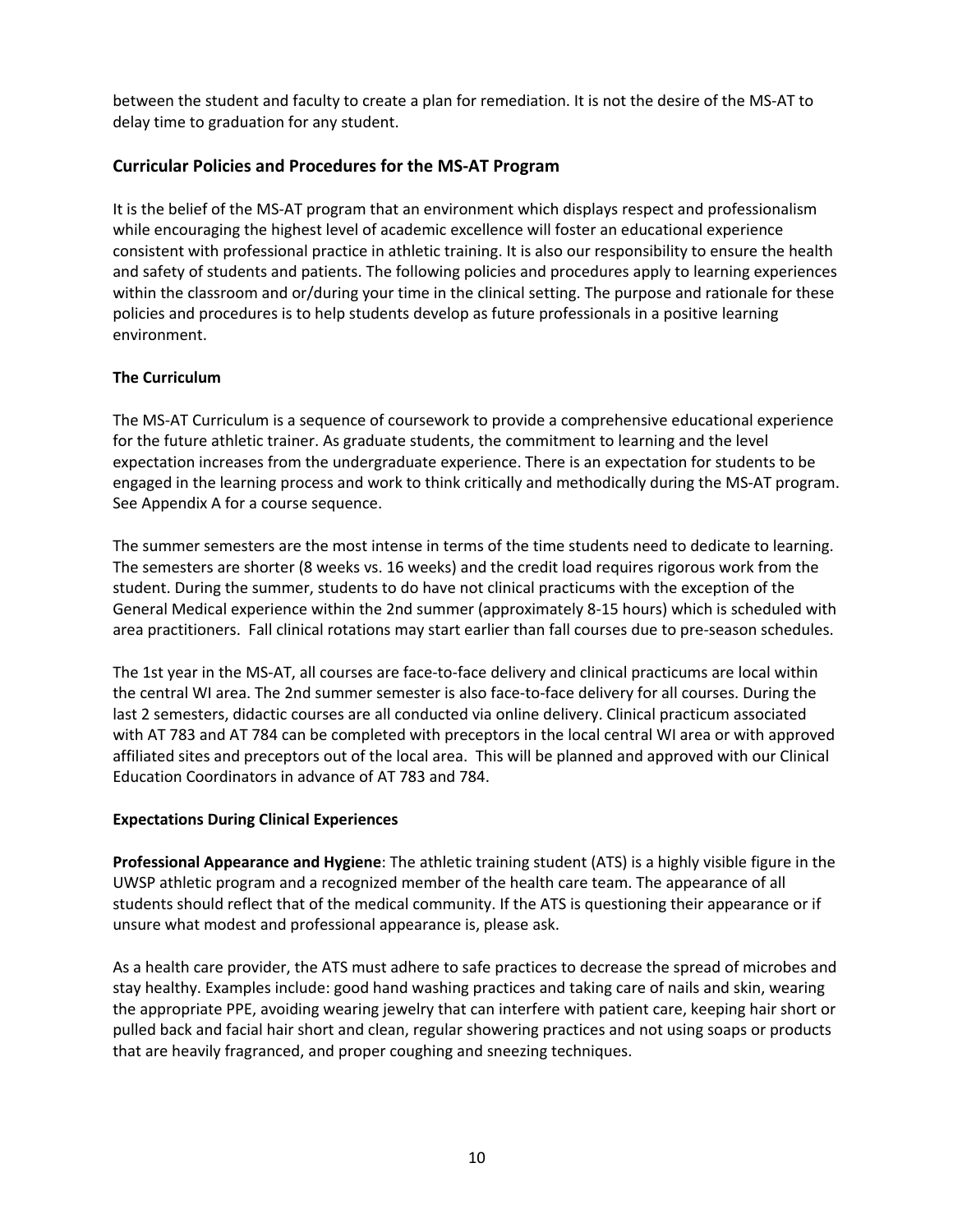Lastly, professional appearance allows for the focus to be placed on student performance in the learning environment – what the student is doing and how well rather than physical appearance. While it is important to allow for personal expression, it is also important to keep in mind the importance of professionalism and appearance standards for performing certain tasks. For example, lip or tongue piercings or untrimmed facial hair could interfere with proper resuscitation skills.

**Dress Code:** During all clinical practicums, the ATS must follow the MS-AT dress code. The only time exceptions can be made is through verbal approval of the supervising CP at each clinical site. Clothing needs to allow the ATS to perform the duties necessary to learn the skills of an entry-level athletic trainer.

- Nametags issued name tags identifying you as the Athletic Training Student must be worn at all times. If nametags are lost, the replacement cost will have to be paid by the ATS. (approximately \$13.00). It is mandatory to wear as it is the way an ATS is differentiated from the licensed health care professional.
- Attire the MS-AT provides students with polos, t-shirts, pullovers, and jackets for uniforms. This is approved for wear in the clinical setting. Other attire and more specific information includes:
	- o Closed toe shoes, no slip-ons/sandals
	- o Khaki or chino style pants or shorts (must come to at least mid-thigh)
	- o Athletic training t-shirts allowed for practices if approved by the supervising CP.
	- $\circ$  Outdoor practice Please wear appropriate clothing in case of inclement weather. UWSP hats are acceptable outside. Seek approval of the supervising CP for outdoor wear.
	- o Events ATS must wear the UWSP Athletic Training Polos at events unless supervising CP approves or requests alternate attire. T-shirts and sweatshirts are not allowed at events. Jackets or pullovers with UWSP logos must be worn for events to properly identify the ATS.

#### **Conduct**

Attitude – All clinical sites should be a positive working and learning environment. Personal attitudes/grudges should be left at the door. A positive attitude will foster learning and create an optimal working environment. Maintain a professional attitude and treat others with respect and courtesy.

Standards of Professional Practice – Students will review this handbook as well as the Standards of Professional Practice for ATs from the Board of Certification to ensure expectations are clear and the environment is conducive to learning. Students deviating from the professional expectations will be subject to dismissal from clinical practicums which may result in an increased time to program completion. The BOC Standards of Professional Practice can be accessed here.

In the event a student would not follow the conduct expectations of UWSP or the MS-AT, disciplinary actions may have to be followed. All offenses will be documented, and a record will be kept in the ATS file housed within our education management system. The Dean of Students office will also be notified if the event warrants their involvement. Please see Appendix B for more information.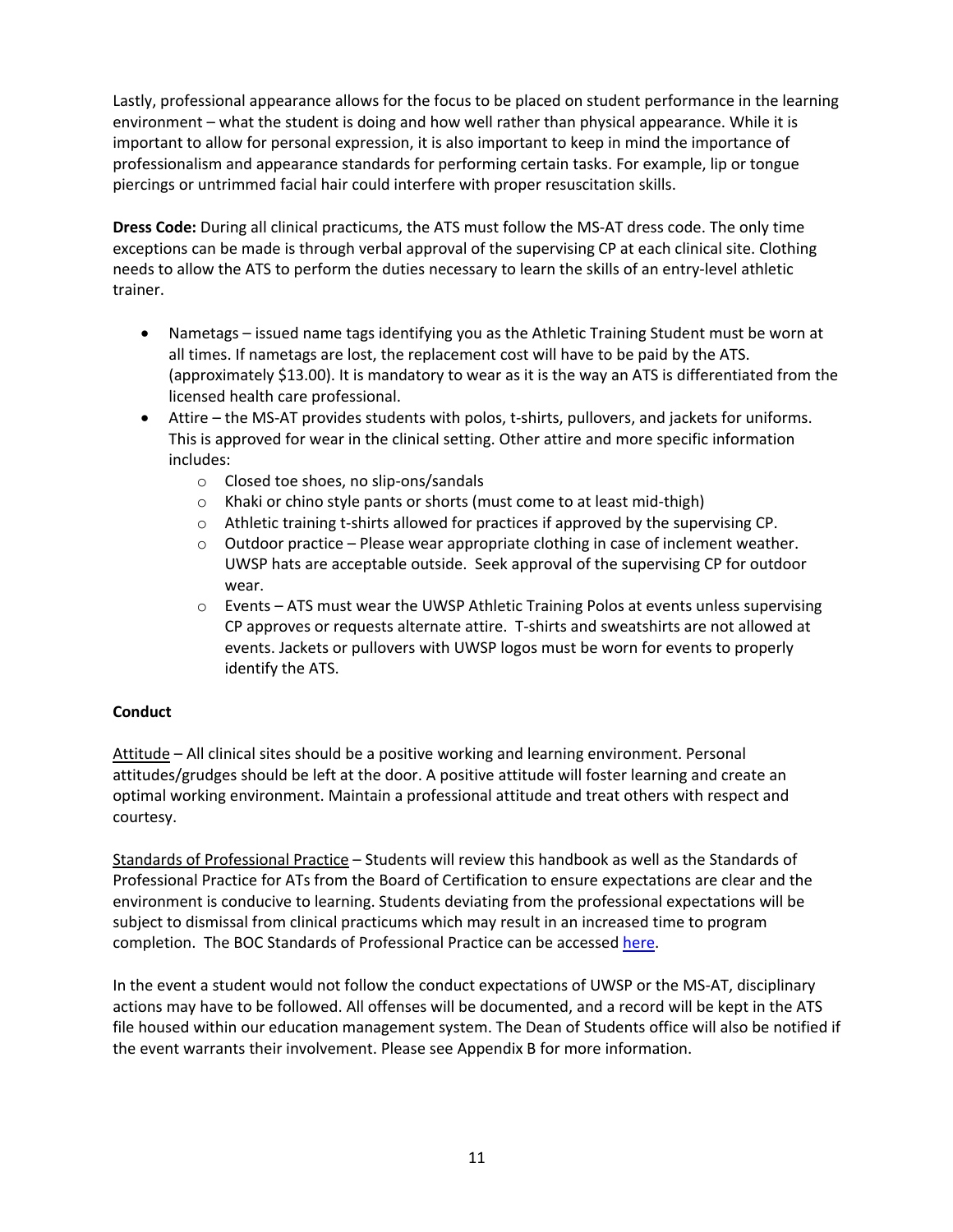#### **Learning**

Under the direct supervision of a CP, students will have the opportunity to learn in a unique, hands-on environment.

- Assist in the prevention, evaluation, treatment, rehabilitation, and documentation of athletic related injuries/illnesses.
- Complete competencies/skills associated with your current courses, review/practice previously learned skills, interact with other students and patients, and mentor pre-athletic training majors.
- Ask the CPs and other health care professionals to teach you something new.
- Observe and interact with team physicians during weekly clinics.

#### **Supervision and Communication**

Supervision: At all times during the clinical practicum, the ATS should be under direct supervision of the CP. The ATS should not be performing any patient care or AT skills without the supervision of the CP.

Communication and Orientation to Clinical Experiences: ATS is expected to make contact with his/her CP at the start of each clinical practicum. The contact information will be provided to the ATS by the Clinical Coordinator. During the first communication it is important to establish times to complete the following:

- Policies and procedures for each clinical site including dress code and name tags. Use of cell phones during the clinical experience should also be addressed.
- A schedule will be made for the clinical practicum. This should include a weekly schedule as well as any expectations for travel under the supervision of the CP.
- Roles and responsibilities of the ATS will be reviewed.
- Orientation forms and training should be conducted to include: Emergency action plans or critical incident plan, location of personal protective equipment and emergency supplies, venue specific documentation, patient privacy policies, BBP exposure plans, sanitation methods, and any other safety information or orientation specific to the clinical site (including but not limited to: modality use and calibration, radiation exposure from diagnostic testing)
- Learning goals for the clinical experience should be discussed between the ATS and the CP.

Effective and ongoing communication between the ATS and the CP is an integral part of the educational experience. If communication becomes difficult, the ATS should seek the advice of the Clinical Coordinator.

Medical Confidentiality: Patient/athlete confidentiality must be maintained in all medically related matters. What is seen, heard, or read from medical reports, sports medicine staff discussions or evaluations is confidential.

- The ATS should only discuss medical injuries or illnesses with the supervising CP and appropriate sports medicine staff. This should be done in the privacy of an office where conversations cannot be overheard.
- Do not discuss medical records with faculty, communication media including social media, press, scouts, or friends/relatives. Do not discuss these matters where they may be overheard.
- Medical records can only be released with the consent of the athlete. Any request for release of medical information should be directed to the CP or the Head of Athletic Training Services.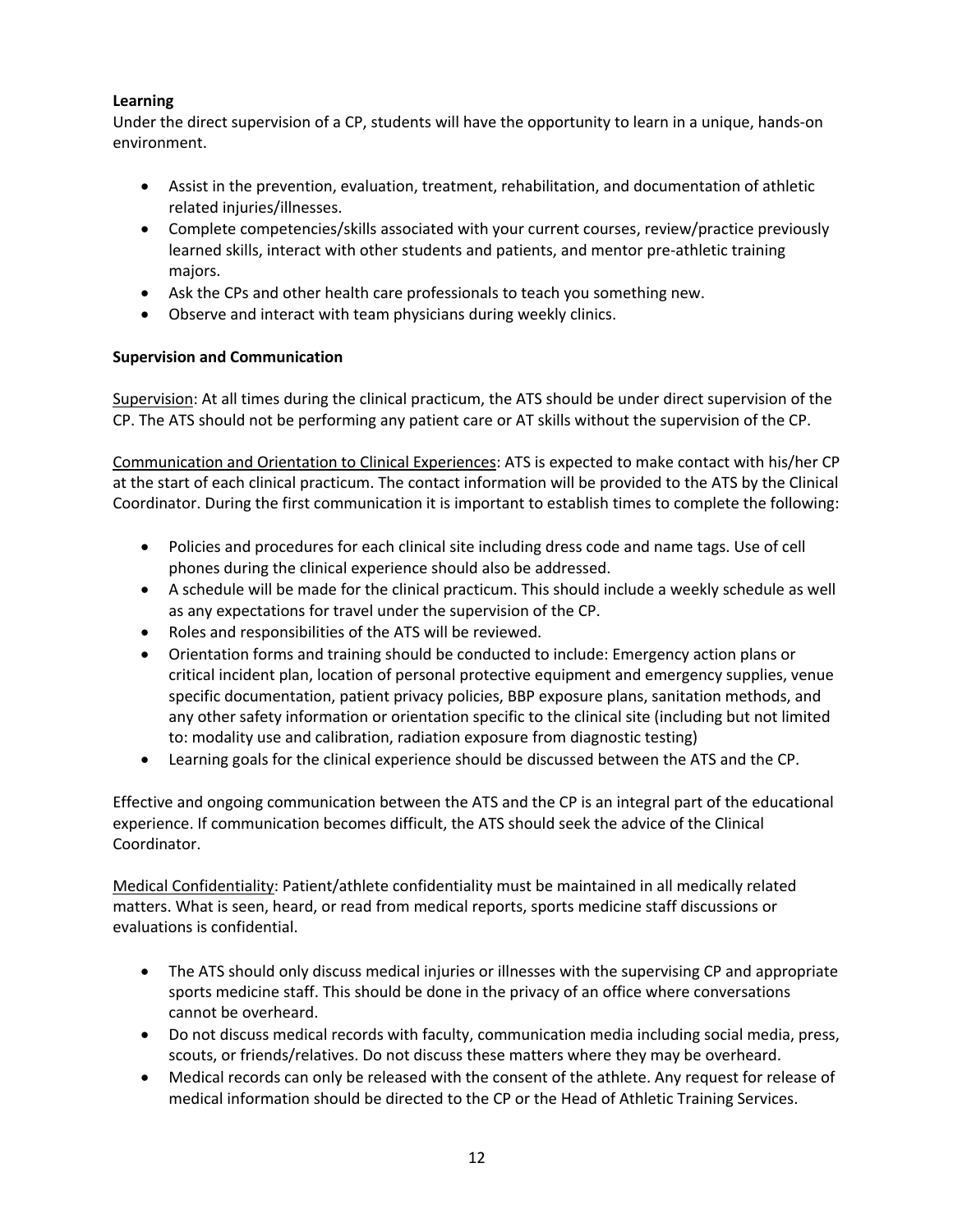Safety: The ATS must be protected and feel safe during all clinical experiences. Prior to the start of the any clinical experience, the Clinical Coordinator with ensure that all sites have been properly vetted. This includes ensuring the supervising CPs have properly maintained equipment at the clinical site and can provide supplies and equipment necessary for your safety. This will be outlined and reviewed for students during the orientation to the clinical site and experience with the supervising CP as indicated in the Supervision and Communication information.

To ensure student safety, all students must have successfully completed the BLS and Responding to Emergencies certification in AT 701 prior to attending the first clinical experience. Blood borne pathogen training will also take place yearly via AT 701 and AT 782. The MS-AT also has policies to keep students safe in case of exposure to blood borne pathogens and communicable or infectious disease (Appendix C & D). HIPAA training will also occur in AT 700 and patient confidentiality processes for each clinical site will be reviewed with the CP.

#### **Clinical Practicum Experiences**

The Clinical Coordinator will assign you to practicum experiences during your time in the MS-AT. Clinical practicum experiences will be associated with AT 780, 781, 782, 783, and 784. The overarching goal of these experiences is to instruct and assess the Core Competencies in the CAATE 2020 Standards within the clinical environment.

#### **Attendance**

Presence at clinical rotations is a key factor in the education and success of the ATS. Therefore, absence from one's clinical setting is unacceptable. Missing the clinical rotation is just like skipping an academic course. The ATS will be expected to complete the required clinical hours with each course as agreed upon during scheduling with the CP.

If you will be absent from your clinical hours, you must contact the CP immediately. If the CP cannot be reached, the Clinical Coordinator must be contacted and be made aware of the situation. Students will be required to correspondingly lengthen their clinical experience to complete missed days in rotations. Tardiness or unexcused absence is not accepted and will be dealt with by the CP and Clinical Coordinator if it becomes habitual.

In the case of inclement weather, the ATS should contact the CP to check on potential closings or communicate about the safety of transportation to the clinical site. If the ATS does not feel it is safe to travel, they need to reschedule their clinical experience with the CP.

In the case of illness or injury, please do not complete your clinical hours if you are sick or will not be able to physically perform your clinical responsibilities. In absences occurring more than 5 days as a result of illness; the ATS will be required to have written documentation of medical clearance prior to returning to their clinical practicum. Please refer to the communicable/infectious disease policy.

#### **Clinical Hour Policy**

Within the MS-AT curriculum, 1 credit in the clinical practicum courses (AT 780, 781, 783 and 784) is equal to a minimum of 50 hours of clinical experience. The maximum amount of hours per credit is 100 hours. The ATS is required to complete the minimum number of associated with each credit to meet the clinical experience associated with the practicum courses.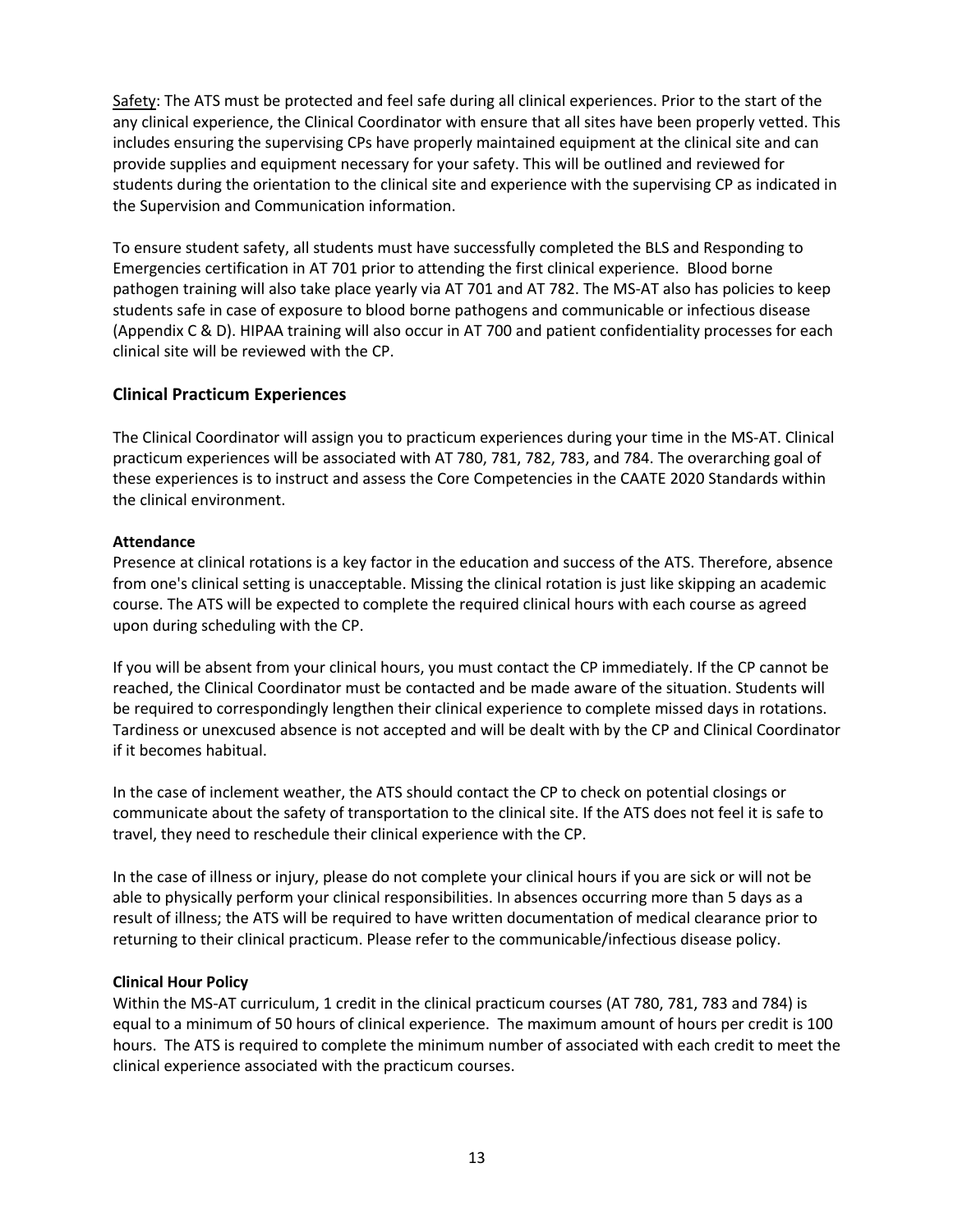The ATS clinical experience hours are:

- 1<sup>st</sup> year students: Minimum for the academic year  $-$  300 hours; maximum of 600.
	- o Fall AT 780 (3cr) Minimum of 150 hours; Maximum of 300 hours.
	- $\circ$  Spring AT 781(3cr) Minimum of 150 hours; Maximum of 300 hours.
- $2^{nd}$  year students: AT 783 & 784 are variable credit courses (4-8 credits). A total of 12 credits are required to be completed between the 2 courses.
	- $\circ$  Fall AT 783 & Spring AT 784 (12 credits) Minimum of 600 hours for academic year; Max of 1200.
	- $\circ$  The assigned credits for AT 783 & 784 will be determined together with the Clinical Coordinator, the CP, and the ATS based on how the practicums are assigned and when the clinical immersion experience is scheduled.
	- $\circ$  Note: AT 782 is within the clinical sequence of courses but it is a clinical skills course, not a practicum course. The only clinical experiences completed during this summer course would be clinical simulations and possibly the general medical experiences based on availability. This general medical experience is approximately 8-15 hours in length and the hours would be totaled with AT 783 and 784 for the academic year.

All clinical hours and patient exposures during clinical hours will be recorded by the ATS in e-Value and will be approved by the supervising CP.

#### **Assignment of Clinical Experiences**

Clinical Practicum Experiences: Students will be assigned to clinical practicums during AT 780, 781, 783, and 784. During AT 780 and 781, the ATS will complete 2, 8-week clinical practicums each semester. These practicums will be with our on-campus CPs or with CPs at local high schools or clinics. In AT 783 and 784, the practicums will vary in length as they will be scheduled around your clinical immersion experience. The ATS will be involved in clinical practicums the full academic year but the culminating experience of your 2nd year in the MS-AT will be the clinical immersion due to the richness and realtime exposure it provides. AT 782 – Clinical Skills Practicum – will incorporate clinical simulations and students may be scheduled for the general medical experiences based on preceptor availability during this summer course. The hours accumulated for the general medical experience will be added to the total clinical hours for AT 783 and 784.

Students will work with the Clinical Education Coordinators early in their academic progress to talk about professional interests and create a plan for clinical practicum experiences. It is the desire of the MS-AT to match future professional interests to clinical immersions with qualified clinical preceptors as much as possible. Please realize this will not always be possible but we will work with you and have many discussions about the clinical practicum experiences.

All clinical practicums are assigned based on academic considerations and are vetted by the Clinical Coordinator to ensure a positive experience. All practicum sites must be welcoming of all students, provide a safe learning environment and not discriminate on the basis of race, gender, sex, ethnicity, or religion or the site will not be utilized. In addition, the CPs must be willing and able to provide a quality educational experience.

Clinical Immersion Experience: The Clinical Education Coordinators will work with the ATS to assign a Clinical Immersion Experience. The Clinical Immersion will be a minimum of 4 weeks and is meant to mirror a true day-in-the-life experience of an athletic trainer in the assigned setting. In other rotations, the ATS might only see a certain scheduled time of the day. This experience will be the full working day to include not only patient care, but administration and other job responsibilities of the athletic trainer.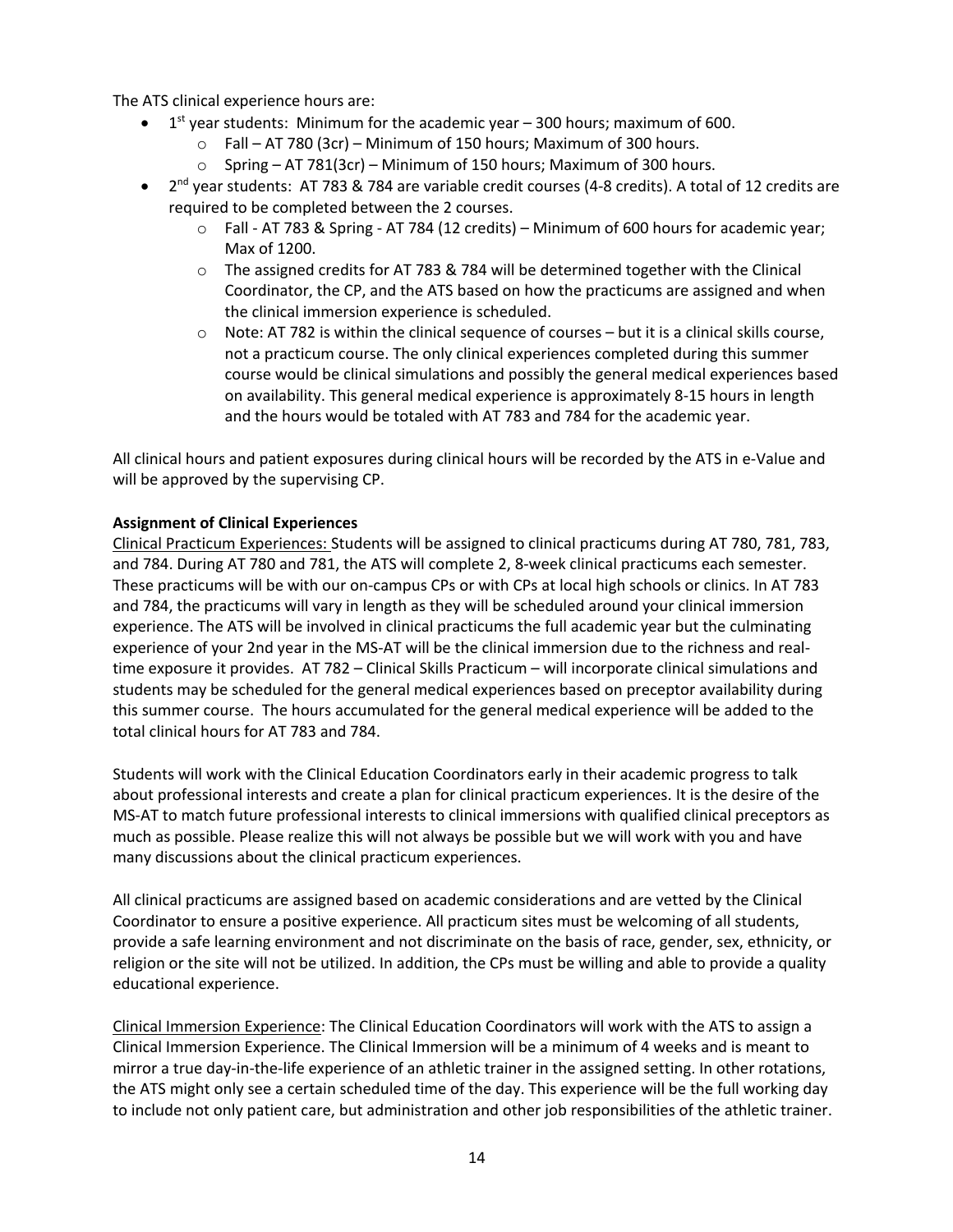During this immersion, all other MS-AT courses will be scheduled online to ensure there are no other academic conflicts. The ATS must also ensure there are no other personal conflicts that will interfere with the true immersion experience.

The clinical immersion will take place during either AT 783 or AT 784 (it is possible that it will be scheduled over both semesters). Learning outcomes will be assigned based on the AT 783 and 784 courses and with the assistance of the Clinical Education Coordinator and the supervising CP. With guidance from the CECs, students will register for the appropriate number of credits in AT 783 and/or 784 to ensure credits coincide with assigned time for the immersion experience.

#### **Assessment of Clinical Practicum Experience**

All clinical experiences are included within the requirements of the clinical practicum courses. To successfully complete a practicum course, the ATS must (1) complete the minimum required clinical hours associated with the course and (2) be assessed on clinical performance by the supervising CP. The Clinical Assessment of Student Performance is completed at the mid-term and end of the clinical practicum. During both times, the CP and ATS meet to discuss the evaluation and provide direction for continued growth. In addition, AT 783 and 784 will have Clinical Education Assignments which map back to CAATE Standards. The Clinical Education Assignments are evaluated by the supervising CP to ensure developing competence and mastery of knowledge and skill while working with patients. All expectations of each clinical practicum course will be explained in detail in the course syllabus and should serve as an informational reference to the ATS when enrolled in the practicum course.

An example of the mid-term and final evaluation rubrics utilized will be available within Canvas for the clinical practicum course so the ATS can see the skills and professional attributes being assessed during each clinical practicum. The Clinical Education Assignments will also be available in Canvas. The only time the mid-term and final evaluation process is shortened is during the general medical experience due to the shorten nature of the rotation. The evaluation process will be based on a mid-term and final assessment of overall performance during the experience.

The assessment scale listed below is utilized in both the Clinical Education Assignments and the Clinical Assessment of Student Performance. The expectation is for the ATS to attain a minimum of a 3.0/5.0 for all skills and attributes associated with the clinical practicum course. Assessments that are below a 3.0 will be remediated by the faculty responsible for the practicum courses with the assistance of the supervising CP. It is desirable the ATS continually increase their competence and mastery of skills during AT 783 and 784 and work to attain 5.0 on all skills to demonstrate the ability to transition to professional practice. Please refer to the course syllabi and ask any questions of the Clinical Education Coordinators about assessment for the clinical practicum.

- 5 (Excellent) performs duties/skills extremely well, very professional
- 4( Above avg) performs duties/skills better than average in a professional manner
- 3 (Avg) performs duties/skills as well as expected at this level, minimum CP intervention
- 2 (Below avg) performs duties/skills at unsatisfactory level, constant intervention from CP
- 1 (Deficient) needs remedial aid in this area prior to advancing clinical education
- N/A (Not applicable) CP did not observe this duty/skill, or ATS has not acquired skill yet

The ATS will also complete an evaluation of the CP and the clinical site. These evaluations will be turned in to the Clinical Coordinator and will remain anonymous. It is desired that the ATS will provide honest and constructive feedback of the CP and clinical site to aid in the MS-AT assessment process and the development and abilities of each CP.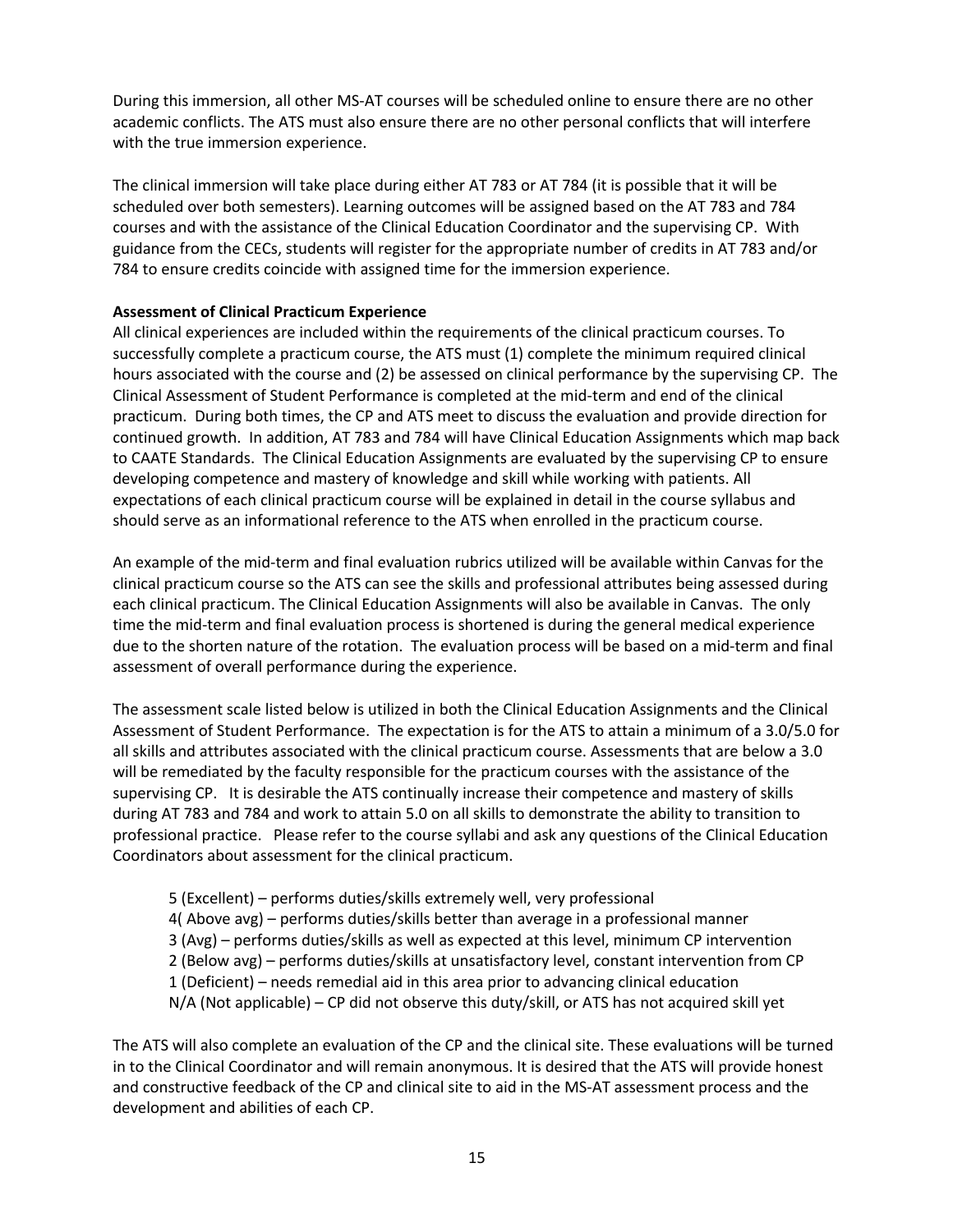#### **Interprofessional Education**

Throughout the program, students will experience interprofessional education opportunities to learn and work with other professionals. This will occur within clinical practicum courses as the CP and students meet with other professionals during the course of patient care. During the clinical immersion, there will be meetings with administrators from the medical setting, work site, or athletics or collaborating with other health care providers for patient care. In the curriculum, there will also be opportunities to work and learn together with different students and professionals. Examples of this include on-site trainings with the City of Stevens Point Fire and Emergency Response, a collaborative project on concussion or balance with the MS-Speech and Language or Doctor of Audiology students, clinical simulation days with physicians at the Marshfield Clinic, and opportunities to attend IPE programs at the Medical College of Wisconsin. Students are required to complete a minimum of 3 IPE experiences during the MS-AT and log the experiences with reflections in e-Value. The opportunities will be made available to students through coursework.

#### **Helpful Resources for MS-AT Students**

#### **Student Affairs Information**

The Division of Student Affairs homepage is a comprehensive guide to find the resources provided to UWSP students. From this site, you can find the websites and contact information for most resources related to student life at UWSP. Please visit: https://www.uwsp.edu/stuaffairs/Pages/default.aspx

The Dean of Students Office is a great resource for assistance with questions or information related to student rights and student conduct.

The UWSP Student Health Center and Counseling Services are available for assistance with illness or mental and emotional health. Please see their website for more information.

There are also links to Residential Living, the University Centers, Dining Services, and other resources you might find helpful during your time in the MS-AT.

#### **Academic Affairs Information**

Here are some helpful links for UWSP services related to your academic success.

University College: A resource for students in need of tutoring and learning, disability and assistive technologies, career counseling, or research assistance. www.uwsp.edu/UCOL

Course Catalog: https://catalog.uwsp.edu

Financial Aid Office: www.uwsp.edu/finaid

At any time during your experience in the MS-AT, please feel free to seek out the assistance of all the faculty and staff. We are here to help ensure you have a great experience and are not left feeling like you do not know what is expected of you or of us. We look forward to having a great educational experience together and working with you to become a successful athletic trainer.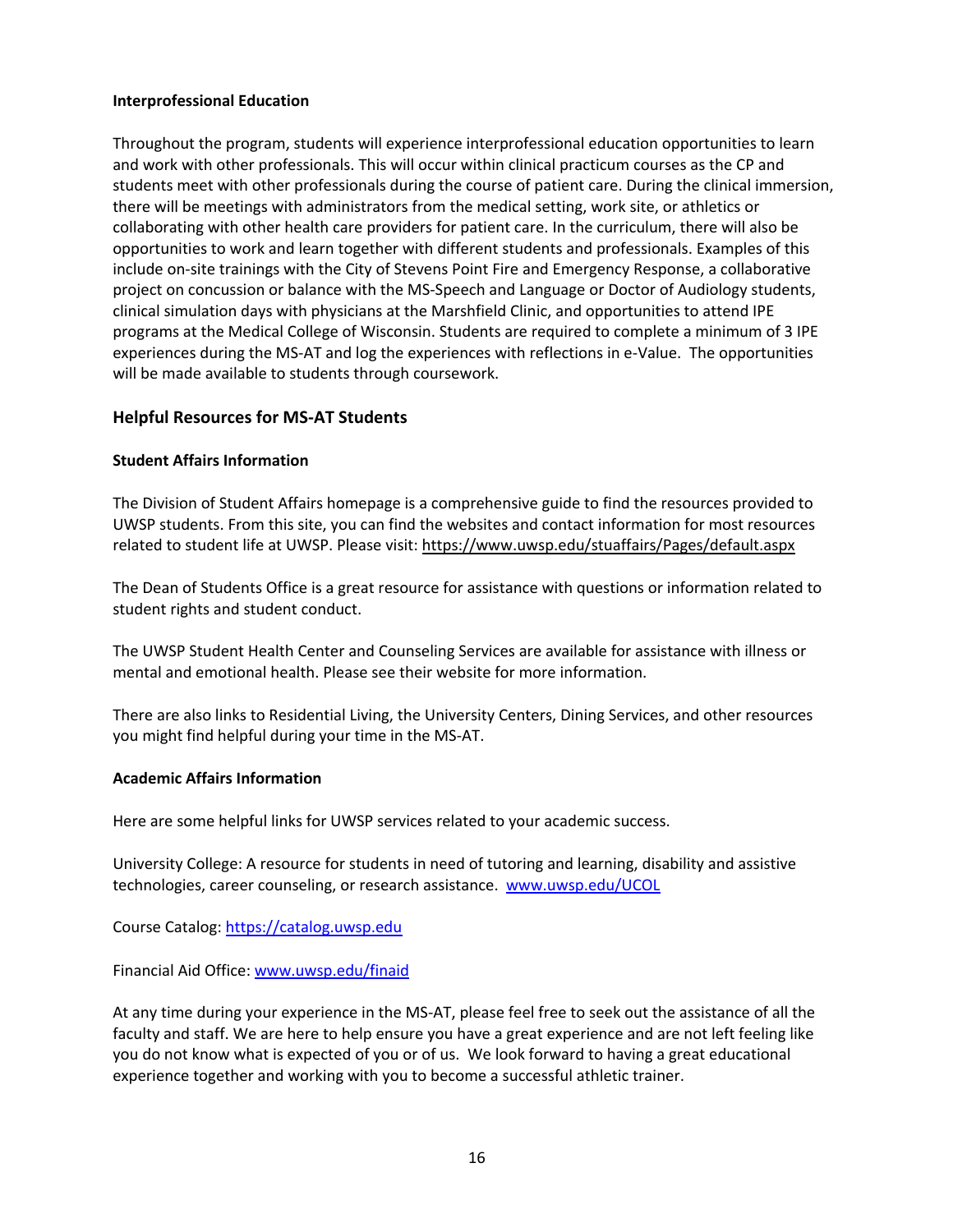# **Appendix A. Course Sequence**

| <b>Course #</b>              | <b>Course Title</b>                                              | <b>Credits</b> |
|------------------------------|------------------------------------------------------------------|----------------|
| <b>SUMMER I (10 credits)</b> |                                                                  |                |
| <b>AT 700</b>                | <b>Foundations of Professional Practice in Athletic Training</b> |                |
| <b>AT 701</b>                | <b>Emergency Response to Injury and Illness</b>                  |                |
| <b>AT 710</b>                | <b>Evaluation and Analysis of the Lower Kinetic Chain</b>        |                |

| <b>FALL I</b> (10 credits) |                                                           |  |  |
|----------------------------|-----------------------------------------------------------|--|--|
| <b>AT 711</b>              | <b>Evaluation and Analysis of the Upper Kinetic Chain</b> |  |  |
| <b>AT 720</b>              | <b>Therapeutic Interventions I</b>                        |  |  |
| <b>AT 730</b>              | Introduction to Evidence-Based Practice                   |  |  |
| <b>AT 780</b>              | <b>Clinical Education I</b>                               |  |  |

| <b>SPRING I (11 credits)</b> |                                                                 |  |
|------------------------------|-----------------------------------------------------------------|--|
| <b>AT 712</b>                | <b>Evaluation and Analysis of the Spine</b>                     |  |
| <b>AT 721</b>                | Therapeutic Interventions II                                    |  |
| <b>AT 725</b>                | <b>Psychosocial Aspects of Caring for the Active Population</b> |  |
| <b>AT 735</b>                | <b>Research Design</b>                                          |  |
| <b>AT 781</b>                | <b>Clinical Education II</b>                                    |  |

| <b>SUMMER II (9 credits)</b> |                                                       |  |
|------------------------------|-------------------------------------------------------|--|
| <b>AT 722</b>                | <b>Therapeutic Interventions III</b>                  |  |
| <b>AT 740</b>                | <b>Research Seminar I</b>                             |  |
| <b>AT 782</b>                | <b>Clinical Skill Practicum</b>                       |  |
| <b>FN 650</b>                | Sports Nutrition for Fitness and Athletic Performance |  |

| FALL II (5 credits of coursework. Variable credits based on clinical assignment for AT 783 - Clinical<br>Education. Minimum of 12 cr. completed between AT 783 & 784) |                                              |         |
|-----------------------------------------------------------------------------------------------------------------------------------------------------------------------|----------------------------------------------|---------|
| <b>AT 741</b>                                                                                                                                                         | <b>Research Seminar II</b>                   |         |
| <b>AT 750</b>                                                                                                                                                         | Documentation and Medical Ethics             |         |
| <b>AT 760</b>                                                                                                                                                         | <b>Pharmacology for Health Professionals</b> |         |
| <b>AT 783</b>                                                                                                                                                         | <b>Clinical Education III</b>                | $ 4-8 $ |

| SPRING II (5 credits of coursework - variable credits based on clinical assignment for AT 784 - Clinical |                                            |         |
|----------------------------------------------------------------------------------------------------------|--------------------------------------------|---------|
| Education. Minimum of 12 cr. completed between AT 783 & 784)                                             |                                            |         |
| <b>AT 742</b>                                                                                            | <b>Research Seminar III</b>                |         |
| <b>AT 770</b>                                                                                            | Management Strategies in Athletic Training |         |
| <b>AT 784</b>                                                                                            | <b>Clinical Education IV</b>               | $ 4-8 $ |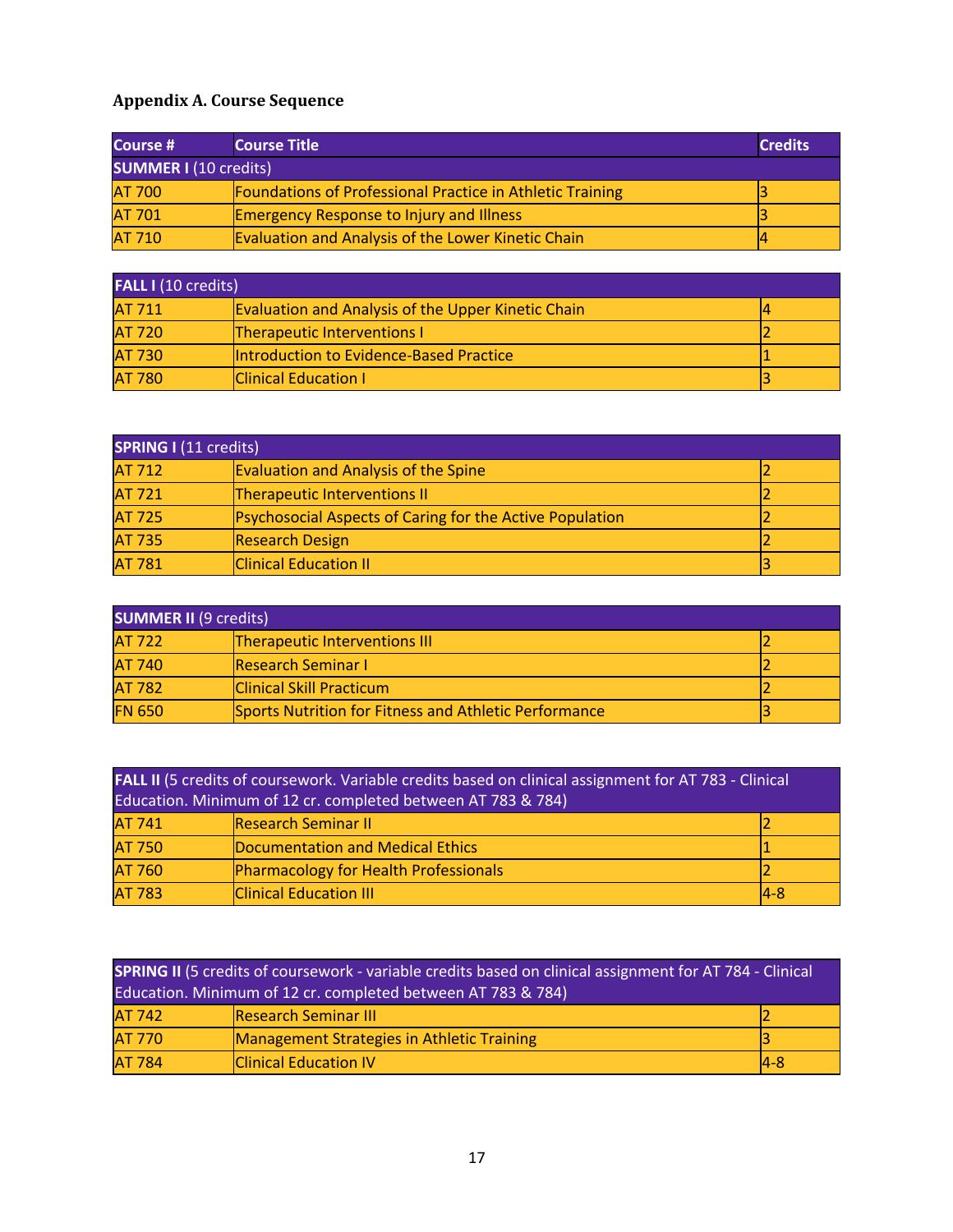# **Appendix B. Disciplinary Action**

The UWSP Dean of Students has many resources about student rights as well as any conduct concerns. Please visit www.uwsp.edu/dos for more information.

The MS-AT will ask for assistance from the Dean of Students if necessary to ensure fair practices. At any time, the ATS can also ask for assistance from the Dean of Students (DOS) to ensure your rights are exercised fairly.

Professional and honest behavior expected of students in the MS-AT. Deviation from this behavior that may result in intervention (academic, conduct, personal concerns) will be reported to the Dean of Students office and become part of the student file. The DOS will assist the MS-AT with the appropriate interventions and disciplinary actions if necessary.

An individual offense related specifically to the MS-AT expectations during clinical practicums (attendance, dress code, deviation from the policies set forth by the supervising CP, etc.) will be handled with the following disciplinary actions:

- a.  $1<sup>st</sup>$  Offense Verbal warning and individual meeting with CP. Clinical Coordinator will be informed of the result of the meeting.
- b.  $2<sup>nd</sup>$  Offense 1st Written warning 1 day suspension from clinical practicum, formal apology to CP and MS-AT faculty (if applicable), and personal written reflection.
- c.  $3<sup>rd</sup>$  Offense 2nd Written warning minimum of 1 week suspension from clinical practicum, formal meeting with MS-AT faculty prior to being allowed to return to clinicals. The Dean of Students Office will be notified at this time as this is now a direct reflection of personal conduct and academic conduct related to the clinical practicum course. The DOS will assist the MS-AT with appropriate consequences or interventions.
- d.  $4<sup>th</sup>$  Offense Removal from the clinical practicum and possibly suspension from the MS-AT program. This offense will delay time to graduation as the course sequence will be interrupted.
- e. Accumulation of three 1st offenses or two 2nd offenses of unrelated issues requiring disciplinary actions will count as the equivalent of a 3rd offense.
- f. Disciplinary Actions are accumulative during the 3 years in the ATP.
- g. These disciplinary actions are separate from academic retention standards. In addition to maintaining good academic standing, students need to follow the policies and procedures for the ATP. Don't worry … the Student Handbook is designed to be helpful and the policies and procedures just help with clarity and understanding  $\odot$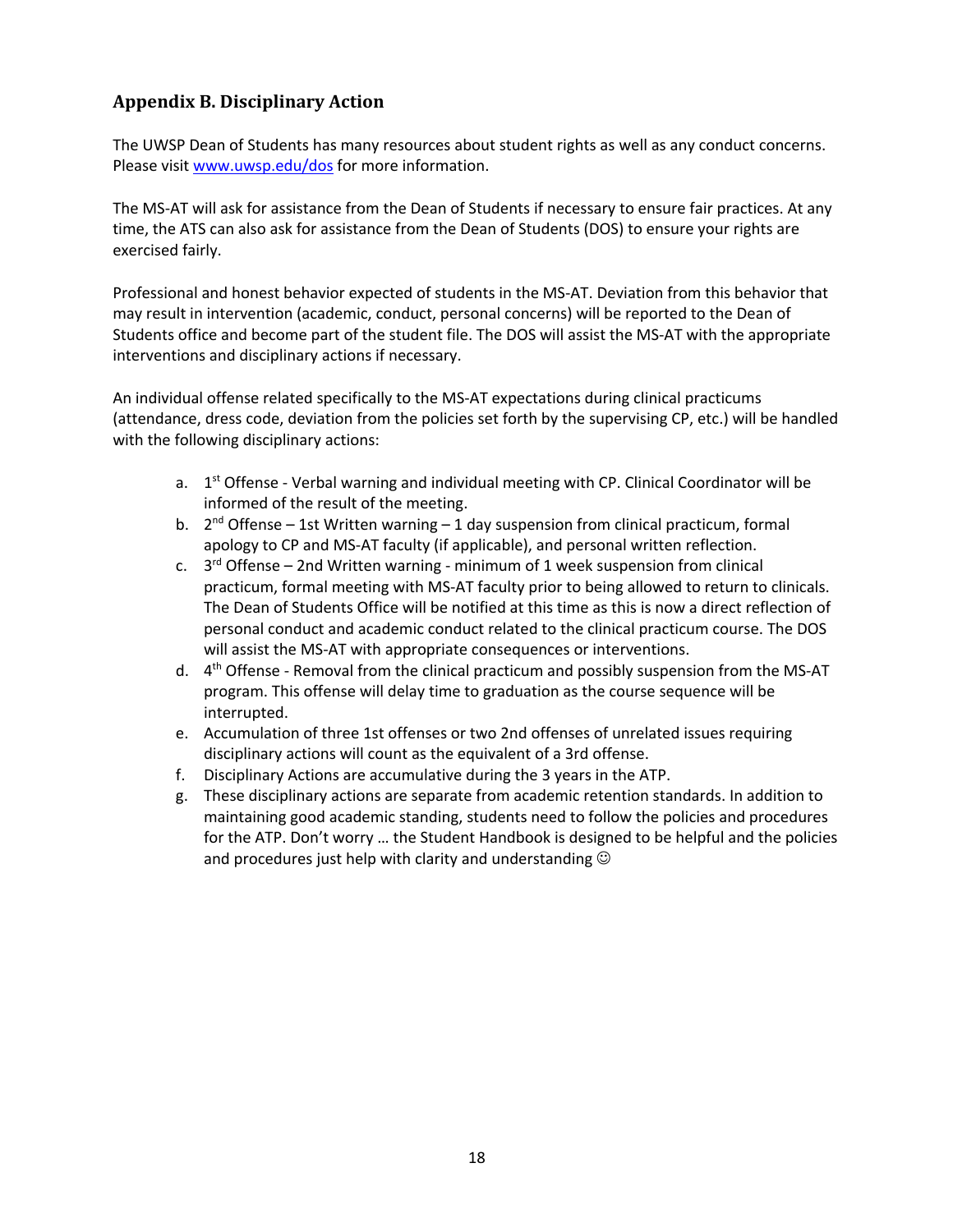# Appendix C. Blood Borne Pathogen Exposure Control Plan

# **Blood Borne Pathogen Exposure Control Plan**

The UWSP ATP will follow the UWSP Exposure Control Plan that has been developed by the Environmental Health and Safety Office (EHS). The plan can be downloaded at the EHS website at https://www.uwsp.edu/rmgt/Pages/ehs/general/policies.aspx

The following outline has been created to give more detail to the responsibilities of the ATS, the MS-AT faculty, and the supervising CPs in preventing and determining blood borne pathogen (BBP) exposure. This plan has been developed based on the information provided in the UWSP Exposure Control Plan and has only been changed to make it more specific to the UWSP MS-AT. Any student who is officially accepted into the MS-AT, must follow the guidelines within this plan for prevention of exposure to BBP or if reporting an exposure.

- 1. Purpose:
	- 1.1 To ensure the safety of the individuals who have the potential for exposure to BBP.
	- 1.2 Safety of those individual who have a potential for exposure to BBP
	- 1.3 Set a standard protocol for dealing with BBP
	- 1.4 Reduce the risk of infection
	- 1.5 Meet UWSP Environmental Health and Safety standards and OSHA standards
- 2. Training and Education
	- 2.1 All students officially accepted into the MS-AT will receive training and education about BBP and Universal Precautions during AT 701. In this session, the BBP exposure plan will be outlined.
	- 2.2 Each summer semester, MS-AT students will repeat the BBP training in AT 782.
	- 2.3 Documentation of each training session will be recorded via the associated course.
	- 2.4 Prior to each clinical experience, the supervising CP at the affiliated site will ensure proper orientation to include access to PPE and proper procedures to follow.

#### 3. Responsibilities

- 3.1 UWSP MS-AT Faculty
	- 3.1.1 Yearly training and education of BBP to the ATS
	- 3.1.2 Yearly reminders to the CPs to ensure that proper PPE is available to the student, the EAP is reviewed, and safety precautions are part of the ATS orientation process at the clinical site.
	- 3.1.3 If personal PPE is not available for the ATS at the clinical site, the MS-AT faculty will purchase and maintain supplies for the ATS. Assure proper implementation of the plan which is annually updated
	- 3.1.4 Reporting any BBP exposure to the Environmental Health and Safety Office to start the exposure plan.
	- 3.1.5 Work with the ATS and EHS Office to ensure compliance with the exposure plan.
- 3.2 Supervising Clinical Preceptors
	- 3.2.1 Purchase and maintain supplies (biohazard, bleach, personal protective equipment, etc.)
	- 3.2.2 Recording of an exposure to BBP
	- 3.2.3 Be trained in first aid & CPR
	- 3.2.4 Provide proper patient care to reduce the risk of infection or transmission of BBP
	- 3.2.5 Know and understand all aspect of the exposure control plan
	- 3.2.6 Contact the Clinical Coordinator to report BBP exposure.
- 3.3 Athletic Training Students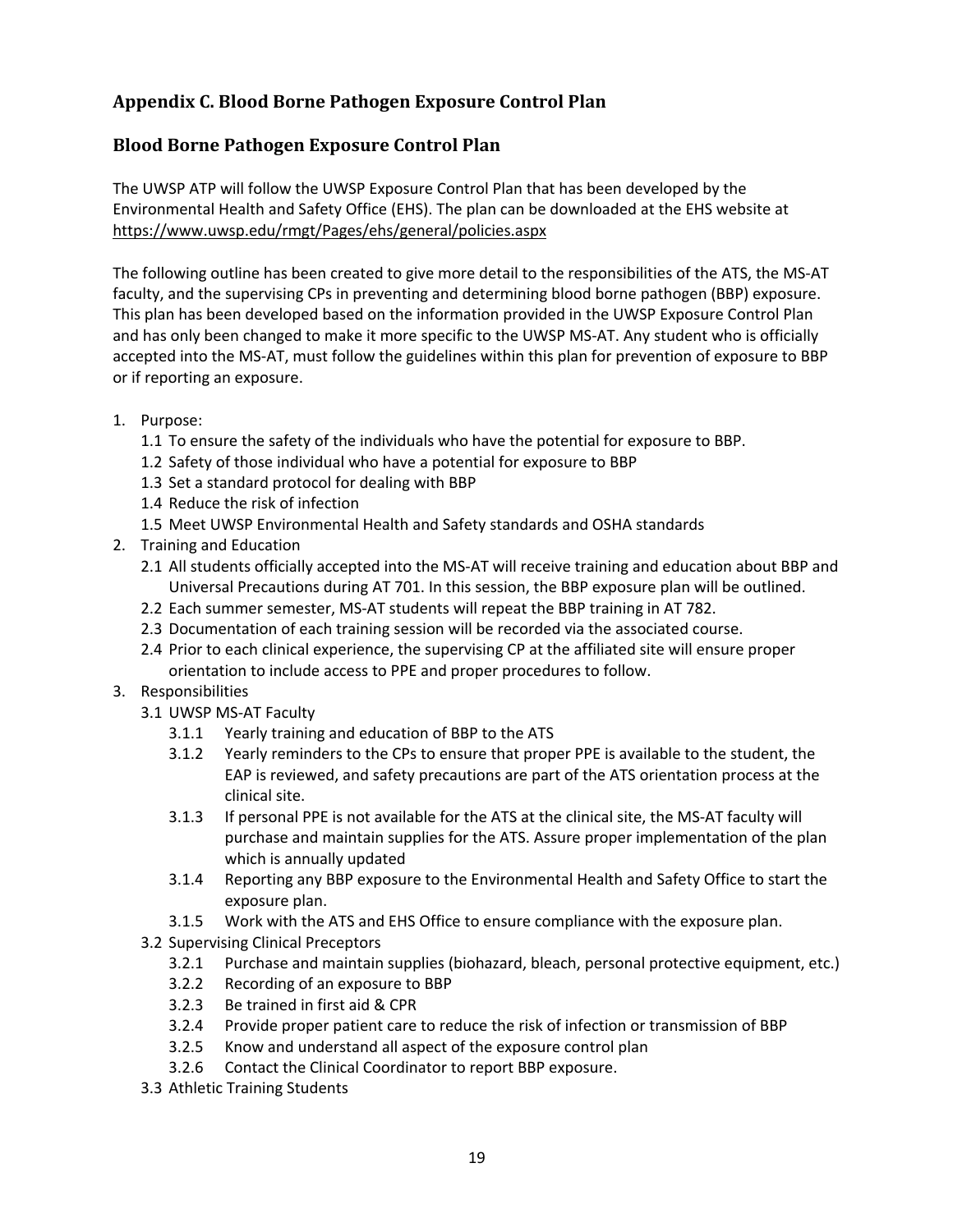- 3.3.1 Provide documentation of Hepatitis B vaccination. If students have not received the vaccination, they are available through UWSP Student Health Center. Students are responsible for the cost of the shots.
- 3.3.2 Complete yearly training sessions
- 3.3.3 Report BBP exposure to the supervising CP and Clinical Coordinator
- 3.3.4 Properly utilize PPE to reduce the risk of BBP exposure.
- 3.3.5 Provide patient care to reduce the risk of infection or transmission of BBP
- 3.3.6 Be trained in first aid & CPR
- 3.3.7 Know and understand all aspects of exposure control plan
- 3.3.8 Assure proper implementation of the exposure control plan
- 4. Exposure Determination and Post-Exposure Protocol:

An exposure incident occurs if you come in direct contact (skin or open wounds) with blood or other bodily fluids. A determination of exposure to blood/body fluids sheet must be completed when there is a direct exposure without personal protective equipment. Examples of tasks which may involve exposure to BBP include: care of an injured athlete during a sports activity; care of a minor wound that occur within the clinical setting, i.e. bloody nose, abrasion, laceration; care of a patient who can expire respiratory droplets; completing drug testing; completing diagnostic testing involving bodily fluids; cleaning and maintenance tasks associated with body fluid spills; and administration of CPR.

- 4.1 MS-AT Faculty and Certified Athletic Training Staff at UWSP
	- 4.1.1 According to the UWSP Exposure Plan, employees of UWSP are to report potential exposures to Environmental Health and Safety Office.
	- 4.1.2 The protocol that is followed is outlined in the Exposure Plan under Section 5.2. (5.2.1 5.2.4) www.uwsp.edu/rmgt/Pages/ehs/general/policies.aspx
- 4.2 Athletic Training Students
	- 4.2.1 Students should report any potential exposure to the supervising CP and the Clinical Coordinator.
	- 4.2.2 Since athletic training students are not considered employees of UWSP, the protocol outlined for exposure to students will be followed (Section 8.0).
	- 4.2.3 MS-AT faculty will assist the ATS in filling out a UWSP Accident Report for Non-Employees (Appendix D) and WKC-8165 "Determination of Exposure to Blood/Bodily Fluids" (obtained through Safety and Health Protection Office).
	- 4.2.4 ATS will be referred to UWSP Student Health Center if determined by the EHS Protocol. Cost of post-exposure care will be endured by the student.
- 5. Methods of Compliance
	- 5.1 Universal Precautions: All blood or other potentially infected materials will be considered infectious regardless of the perceived status of the source individual
	- 5.2 Engineering controls
		- 5.2.1 Practice controls shall be utilized when practical to eliminate or minimize exposure to potentially infectious materials
		- 5.2.2 After institution of these controls, personal protective equipment should be used
		- 5.2.3 The following controls are used to reduce or eliminate the risk of infection: a. hand washing facilities b. hand antiseptic gel c. eye wash stations d. sharps containers e. biohazard waste container f. sharps container g. autoclave procedure
	- 5.3 Personal protective equipment
		- 5.3.1 The following equipment will be used to reduce the risk of potential exposure: a. gloves b. facemasks c. CPR masks d. goggles e. gowns/aprons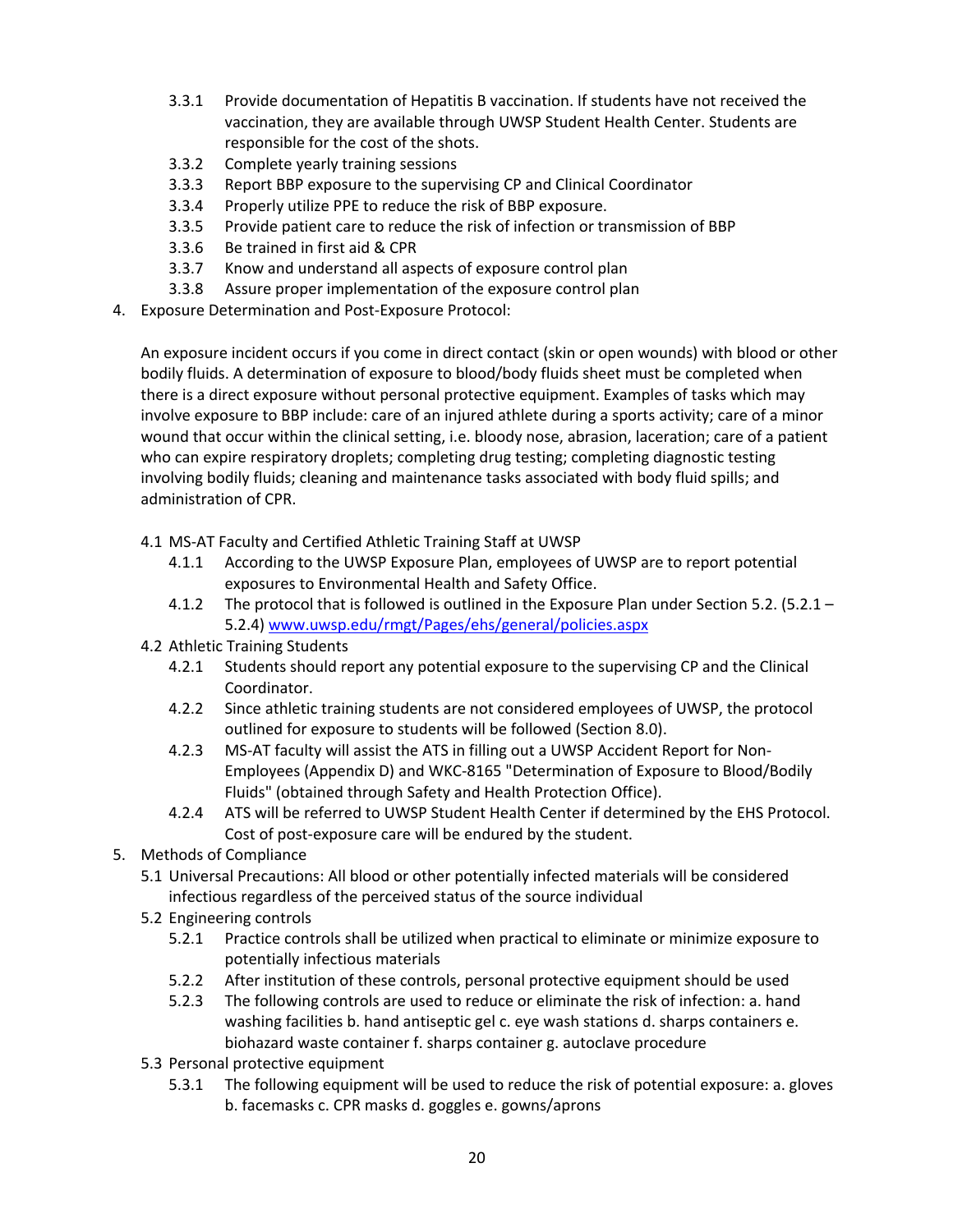- 5.3.2 At a minimum, ATS should be provided gloves, goggles, and facemasks at each affiliated site.
- 5.4 Sharps
	- 5.4.1 The following items will be placed in the sharps biohazard container after contact with potentially infectious materials: a. callous shaver b. disposable scalpel c. glass d. razor blade e. needles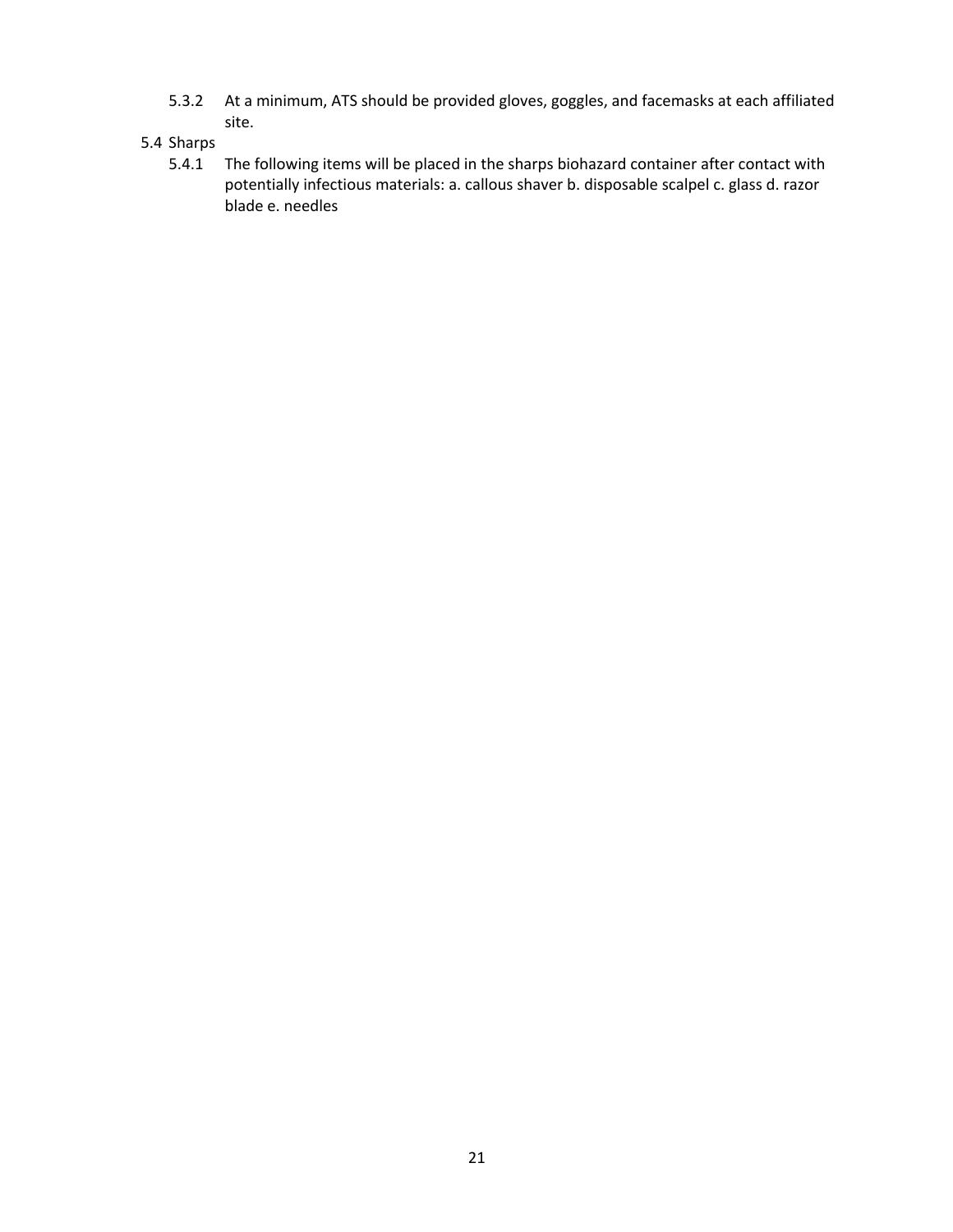# **Appendix D. Communicable and Infectious Disease/Illness Policy**

The information contained in this policy statement has been adapted from the Centers for Disease Control and Prevention paper "Guidelines for Infection Control in Health Care Personnel" (updated Oct. 2019). www.cdc.gov/infectioncontrol/pdf/guidelines/infection-control-HCP-H.pdf www.cdc.gov/hai/pdfs/infectcontrol98---copy.pdf

It is the responsibility of the MS-AT and its affiliated health care facilities to implement measures to prevent transmission of infectious disease, which sometimes warrants exclusion of students from rotation or patient contact. Decisions on attendance during clinical rotations are based on the mode of transmission and the epidemiology of the disease (Table 1). The term *exclude from rotation* should be interpreted as exclusion from the health care rotation and from health care activities outside the assigned facility. Students who are excluded should avoid contact with susceptible persons both in the facility and in the community. The educational program administrators, supervising clinical preceptors, and the MS-AT student should know which infections may warrant exclusion (Table 1). Additional information for educational program administrators and supervising clinical preceptors can be found at the Centers for Disease Control and Prevention Website.

#### **REQUIREMENTS OF MS-AT STUDENTS FOR INFECTION CONTROL**

- 1. Pre-placement medical evaluations: All students must complete a physical prior to the start of their education in the MS-AT.
- 2. Immunizations: All students must provide documentation of vaccination records including: MMR, Hepatitis B, and varicella
	- a. All students must provide an antibody titer for Hepatitis B prior to clinical rotations in the ATP
	- b. Students must obtain any additional immunizations required of the clinical placement if requested. Students can decline the placement if they do not want to have the vaccination.
- 3. All student must obtain annual TB tests.
- 4. On-going medical evaluations: It is possible to obtain routine physicals through UWSP Student Health Services if students suspect they have been exposed to various illness or disease.

### **GENERAL RECOMMENDATIONS FOR STUDENT RESTRICTION DUE TO INFECTIOUS ILLNESSES**

- 1. Students are required to report personal illness or suspected illness to the supervising Clinical Preceptor (CP) immediately.
	- a. The Clinical Coordinator should be contacted by the student and will assist in the recommendations of returning to the clinical rotation.
	- b. The student will not be penalized for exclusion from rotation due to infectious illness; however, rotation requirements must be met once the student has been cleared by an appropriate medical authority.
- 2. Students presenting with infectious illness will be excluded from rotations until cleared by an appropriate medical authority (MD, DO, PA, or NP) and/or the educational program's medical director.
- 3. Clearance for rotation after an illness that required restriction must be obtained prior to resuming the rotation or subsequent rotations.
- 4. The MS-AT Medical Director, Program Director, Clinical Coordinator and supervising CP have the authority to relieve students of their rotation requirements due to infectious illness.